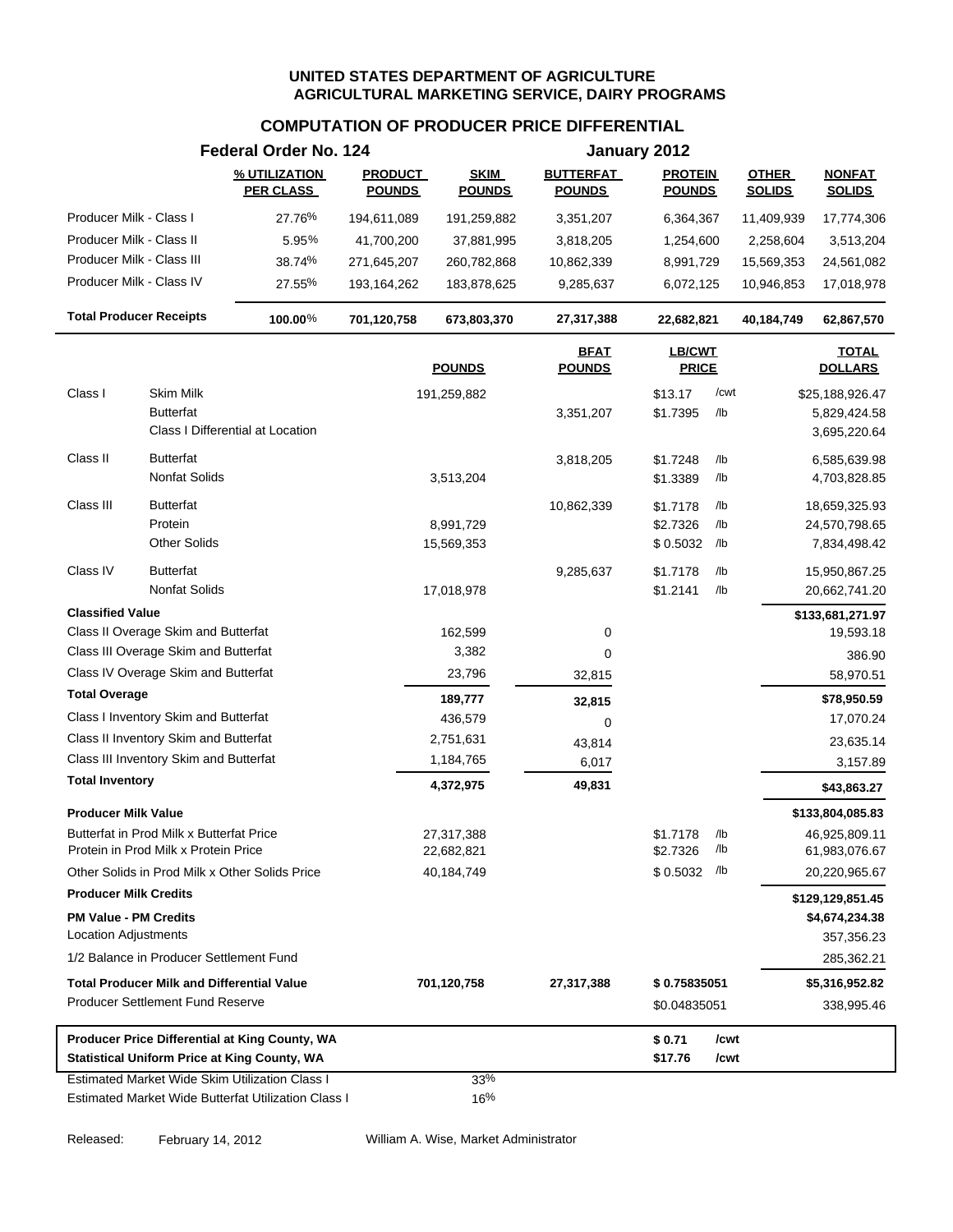### **COMPUTATION OF PRODUCER PRICE DIFFERENTIAL**

|                                                                                  | Federal Order No. 124             |                                 |                              |                                   | February 2012                   |            |                               |                                |
|----------------------------------------------------------------------------------|-----------------------------------|---------------------------------|------------------------------|-----------------------------------|---------------------------------|------------|-------------------------------|--------------------------------|
|                                                                                  | % UTILIZATION<br><b>PER CLASS</b> | <b>PRODUCT</b><br><b>POUNDS</b> | <b>SKIM</b><br><b>POUNDS</b> | <b>BUTTERFAT</b><br><b>POUNDS</b> | <b>PROTEIN</b><br><b>POUNDS</b> |            | <b>OTHER</b><br><b>SOLIDS</b> | <b>NONFAT</b><br><b>SOLIDS</b> |
| Producer Milk - Class I                                                          | 26.74%                            | 178,026,723                     | 174,984,392                  | 3,042,331                         | 5,754,930                       |            | 10,466,437                    | 16,221,367                     |
| Producer Milk - Class II                                                         | 6.38%                             | 42,478,840                      | 38,853,581                   | 3,625,259                         | 1,270,823                       |            | 2,321,345                     | 3,592,168                      |
| Producer Milk - Class III                                                        | 39.46%                            | 262,695,733                     | 252,349,277                  | 10,346,456                        | 8,550,734                       |            | 15,068,536                    | 23,619,270                     |
| Producer Milk - Class IV                                                         | 27.42%                            | 182,446,563                     | 173,899,215                  | 8,547,348                         | 5,697,598                       |            | 10,376,937                    | 16,074,535                     |
| <b>Total Producer Receipts</b>                                                   | 100.00%                           | 665,647,859                     | 640,086,465                  | 25,561,394                        | 21,274,085                      |            | 38,233,255                    | 59,507,340                     |
|                                                                                  |                                   |                                 | <b>POUNDS</b>                | <b>BFAT</b><br><b>POUNDS</b>      | <b>LB/CWT</b><br><b>PRICE</b>   |            |                               | <b>TOTAL</b><br><b>DOLLARS</b> |
| Class I<br>Skim Milk                                                             |                                   |                                 | 174,984,392                  |                                   | \$11.42                         | /cwt       |                               | \$19,983,217.57                |
| <b>Butterfat</b>                                                                 |                                   |                                 |                              | 3,042,331                         | \$1.7170                        | /lb        |                               | 5,223,682.34                   |
| Class I Differential at Location                                                 |                                   |                                 |                              |                                   |                                 |            |                               | 3,380,020.97                   |
| Class II<br><b>Butterfat</b>                                                     |                                   |                                 |                              | 3,625,259                         | \$1.5809                        | /lb        |                               | 5,731,171.96                   |
| <b>Nonfat Solids</b>                                                             |                                   |                                 | 3,592,168                    |                                   | \$1.3133                        | /lb        |                               | 4,717,594.23                   |
| Class III<br><b>Butterfat</b>                                                    |                                   |                                 |                              | 10,346,456                        | \$1.5739                        | /lb        |                               | 16,284,287.11                  |
| Protein                                                                          |                                   |                                 | 8,550,734                    |                                   | \$2.6627                        | /lb        |                               | 22,768,039.42                  |
| <b>Other Solids</b>                                                              |                                   |                                 | 15,068,536                   |                                   | \$0.4541                        | /lb        |                               | 6,842,622.20                   |
| Class IV<br><b>Butterfat</b>                                                     |                                   |                                 |                              | 8,547,348                         | \$1.5739                        | /lb        |                               | 13,452,671.02                  |
| <b>Nonfat Solids</b>                                                             |                                   |                                 | 16,074,535                   |                                   | \$1.1993                        | /lb        |                               | 19,278,189.81                  |
| <b>Classified Value</b>                                                          |                                   |                                 |                              |                                   |                                 |            |                               | \$117,661,496.63               |
| Class I Overage Skim and Butterfat                                               |                                   |                                 | 342                          | 31                                |                                 |            |                               | 99.37                          |
| Class II Overage Skim and Butterfat                                              |                                   |                                 | 0                            | 17,118                            |                                 |            |                               | 27,061.85                      |
| Class IV Overage Skim and Butterfat<br><b>Total Overage</b>                      |                                   |                                 | 181,988                      | 17,084                            |                                 |            |                               | 46,525.01                      |
|                                                                                  |                                   |                                 | 182,330                      | 34,233                            |                                 |            |                               | \$73,686.23                    |
| Class II Inventory Skim and Butterfat<br>Class III Inventory Skim and Butterfat  |                                   |                                 | 3,163,020                    | 124,766                           |                                 |            |                               | 11,070.42                      |
| <b>Total Inventory</b>                                                           |                                   |                                 | 138,547                      | 0                                 |                                 |            |                               | 0.00                           |
|                                                                                  |                                   |                                 | 3,301,567                    | 124,766                           |                                 |            |                               | \$11,070.42                    |
| <b>Producer Milk Value</b>                                                       |                                   |                                 |                              |                                   |                                 |            |                               | \$117,746,253.28               |
| Butterfat in Prod Milk x Butterfat Price<br>Protein in Prod Milk x Protein Price |                                   |                                 | 25,561,394<br>21,274,085     |                                   | \$1.5739<br>\$2.6627            | /lb<br>/lb |                               | 40,231,078.03<br>56,646,506.13 |
| Other Solids in Prod Milk x Other Solids Price                                   |                                   |                                 | 38,233,255                   |                                   | $$0.4541$ /lb                   |            |                               | 17,361,721.08                  |
| <b>Producer Milk Credits</b>                                                     |                                   |                                 |                              |                                   |                                 |            |                               | \$114,239,305.24               |
| <b>PM Value - PM Credits</b>                                                     |                                   |                                 |                              |                                   |                                 |            |                               | \$3,506,948.04                 |
| Location Adjustments                                                             |                                   |                                 |                              |                                   |                                 |            |                               | 368,010.42                     |
| 1/2 Balance in Producer Settlement Fund                                          |                                   |                                 |                              |                                   |                                 |            |                               | 299,630.80                     |
| <b>Total Producer Milk and Differential Value</b>                                |                                   |                                 | 665,647,859                  | 25,561,394                        | \$0.62714680                    |            |                               | \$4,174,589.26                 |
| <b>Producer Settlement Fund Reserve</b>                                          |                                   |                                 |                              |                                   | \$0.04714680                    |            |                               | 313,831.66                     |
| Producer Price Differential at King County, WA                                   |                                   |                                 |                              |                                   | \$0.58                          | /cwt       |                               |                                |
| <b>Statistical Uniform Price at King County, WA</b>                              |                                   |                                 |                              |                                   | \$16.64                         | /cwt       |                               |                                |
| <b>Estimated Market Wide Skim Utilization Class I</b>                            |                                   |                                 | 28%                          |                                   |                                 |            |                               |                                |
| Estimated Market Wide Butterfat Utilization Class I                              |                                   |                                 | 12%                          |                                   |                                 |            |                               |                                |

Released: March 13, 2012 William A. Wise, Market Administrator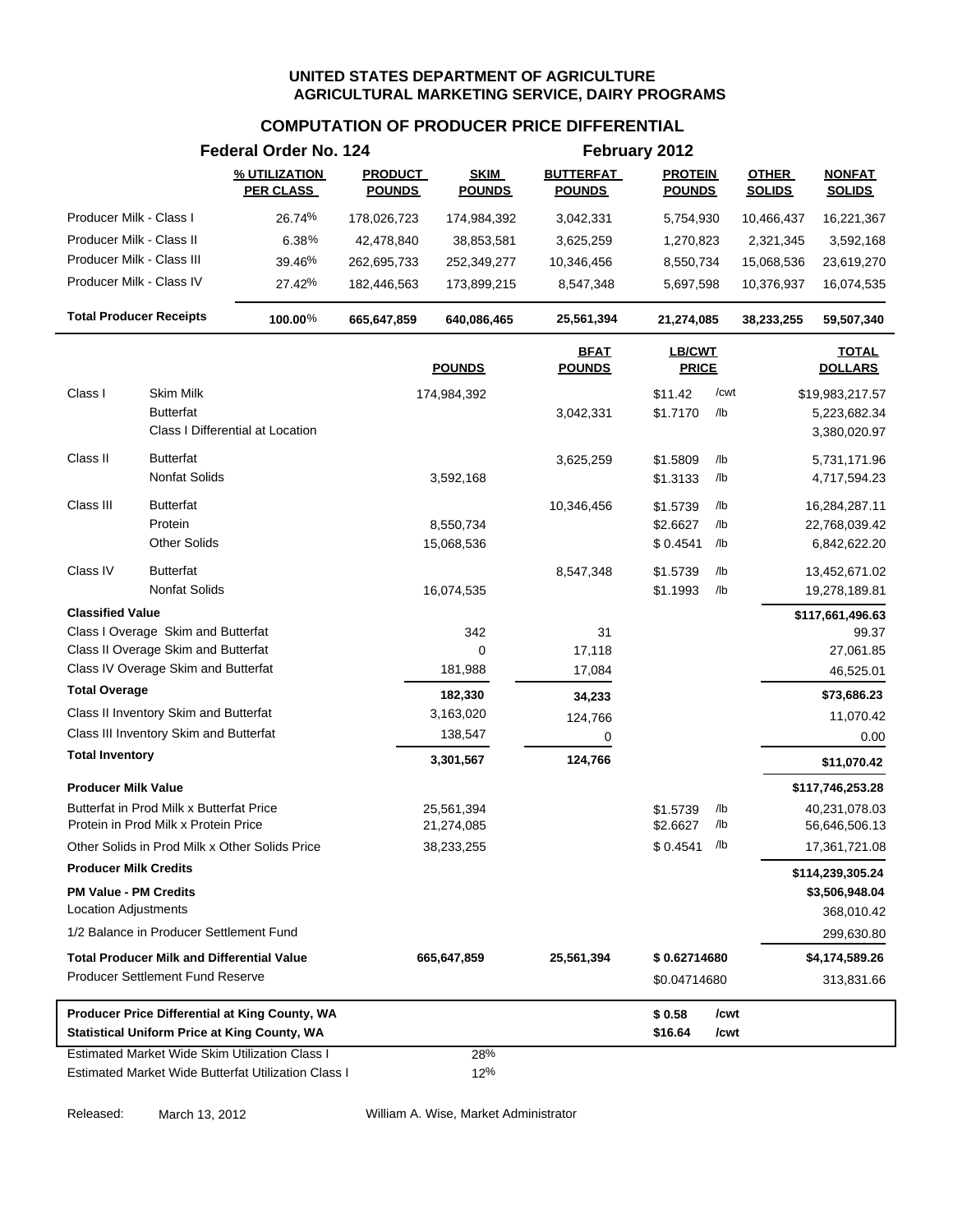### **COMPUTATION OF PRODUCER PRICE DIFFERENTIAL**

|                                                      |                                                                                  | Federal Order No. 124                                                                                 |                                 |                              |                                   | <b>March 2012</b>               |             |                               |                                 |
|------------------------------------------------------|----------------------------------------------------------------------------------|-------------------------------------------------------------------------------------------------------|---------------------------------|------------------------------|-----------------------------------|---------------------------------|-------------|-------------------------------|---------------------------------|
|                                                      |                                                                                  | % UTILIZATION<br><b>PER CLASS</b>                                                                     | <b>PRODUCT</b><br><b>POUNDS</b> | <b>SKIM</b><br><b>POUNDS</b> | <b>BUTTERFAT</b><br><b>POUNDS</b> | <b>PROTEIN</b><br><b>POUNDS</b> |             | <b>OTHER</b><br><b>SOLIDS</b> | <b>NONFAT</b><br><b>SOLIDS</b>  |
| Producer Milk - Class I                              |                                                                                  | 26.60%                                                                                                | 191,294,273                     | 187,940,589                  | 3,353,684                         | 6,193,936                       |             | 11,202,111                    | 17,396,047                      |
| Producer Milk - Class II                             |                                                                                  | 6.03%                                                                                                 | 43,337,543                      | 39,289,494                   | 4,048,049                         | 1,292,752                       |             | 2,341,248                     | 3,634,000                       |
| Producer Milk - Class III                            |                                                                                  | 40.86%                                                                                                | 293,793,468                     | 282,323,463                  | 11,470,005                        | 9,566,581                       |             | 16,845,606                    | 26,412,187                      |
| Producer Milk - Class IV                             |                                                                                  | 26.51%                                                                                                | 190,635,742                     | 181,945,268                  | 8,690,474                         | 5,986,664                       |             | 10,827,716                    | 16,814,380                      |
|                                                      | <b>Total Producer Receipts</b>                                                   | 100.00%                                                                                               | 719,061,026                     | 691,498,814                  | 27,562,212                        | 23,039,933                      |             | 41,216,681                    | 64,256,614                      |
|                                                      |                                                                                  |                                                                                                       |                                 | <b>POUNDS</b>                | <b>BFAT</b><br><b>POUNDS</b>      | LB/CWT<br><b>PRICE</b>          |             |                               | <b>TOTAL</b><br><b>DOLLARS</b>  |
| Class I                                              | <b>Skim Milk</b><br><b>Butterfat</b>                                             |                                                                                                       |                                 | 187,940,589                  | 3,353,684                         | \$10.96<br>\$1.6355             | /cwt<br>/lb |                               | \$20,598,288.53<br>5,484,950.17 |
|                                                      |                                                                                  | Class I Differential at Location                                                                      |                                 |                              |                                   |                                 |             |                               | 3,631,314.27                    |
| Class II                                             | <b>Butterfat</b><br><b>Nonfat Solids</b>                                         |                                                                                                       |                                 | 3,634,000                    | 4,048,049                         | \$1.5367<br>\$1.2911            | /lb<br>/lb  |                               | 6,220,636.91<br>4,691,857.40    |
| Class III                                            | <b>Butterfat</b>                                                                 |                                                                                                       |                                 |                              | 11,470,005                        | \$1.5297                        | /lb         |                               | 17,545,666.65                   |
|                                                      | Protein                                                                          |                                                                                                       |                                 | 9,566,581                    |                                   | \$2.6571                        | /lb         |                               | 25,419,362.38                   |
|                                                      | <b>Other Solids</b>                                                              |                                                                                                       |                                 | 16,845,606                   |                                   | \$0.4239                        | /lb         |                               | 7,140,852.38                    |
| Class IV                                             | <b>Butterfat</b><br><b>Nonfat Solids</b>                                         |                                                                                                       |                                 | 16,814,380                   | 8,690,474                         | \$1.5297<br>\$1.1516            | /lb<br>/lb  |                               | 13,293,818.08<br>19,363,439.99  |
| <b>Classified Value</b>                              |                                                                                  |                                                                                                       |                                 |                              |                                   |                                 |             |                               | \$123,390,186.76                |
|                                                      | Class I Overage Skim and Butterfat                                               |                                                                                                       |                                 | 0                            | 878                               |                                 |             |                               | 1,452.65                        |
|                                                      | Class II Overage Skim and Butterfat                                              |                                                                                                       |                                 | 44,522                       | 0                                 |                                 |             |                               | 5,173.46                        |
| <b>Total Overage</b>                                 |                                                                                  |                                                                                                       |                                 | 44,522                       | 878                               |                                 |             |                               | \$6,626.11                      |
|                                                      | Class II Inventory Skim and Butterfat                                            |                                                                                                       |                                 | 2,771,826                    | 111,063                           |                                 |             |                               | 18,874.61                       |
|                                                      | Class III Inventory Skim and Butterfat                                           |                                                                                                       |                                 | 46,171                       | 36,762                            |                                 |             |                               | (1,647.97)                      |
| <b>Total Inventory</b>                               |                                                                                  |                                                                                                       |                                 | 2,817,997                    | 147,825                           |                                 |             |                               | \$17,226.64                     |
| <b>Producer Milk Value</b>                           |                                                                                  |                                                                                                       |                                 |                              |                                   |                                 |             |                               | \$123,414,039.51                |
|                                                      | Butterfat in Prod Milk x Butterfat Price<br>Protein in Prod Milk x Protein Price |                                                                                                       |                                 | 27,562,212<br>23,039,933     |                                   | \$1.5297<br>\$2.6571            | /lb<br>/lb  |                               | 42,161,915.70<br>61,219,405.97  |
|                                                      |                                                                                  | Other Solids in Prod Milk x Other Solids Price                                                        |                                 | 41,216,681                   |                                   | \$0.4239                        | /lb         |                               | 17,471,751.08                   |
| <b>Producer Milk Credits</b>                         |                                                                                  |                                                                                                       |                                 |                              |                                   |                                 |             |                               | \$120,853,072.75                |
| <b>PM Value - PM Credits</b><br>Location Adjustments |                                                                                  |                                                                                                       |                                 |                              |                                   |                                 |             |                               | \$2,560,966.76<br>442,836.16    |
|                                                      | 1/2 Balance in Producer Settlement Fund                                          |                                                                                                       |                                 |                              |                                   |                                 |             |                               | 321,924.36                      |
|                                                      | <b>Total Producer Milk and Differential Value</b>                                |                                                                                                       |                                 | 719,061,026                  | 27,562,212                        | \$0.46250974                    |             |                               | \$3,325,727.28                  |
|                                                      | <b>Producer Settlement Fund Reserve</b>                                          |                                                                                                       |                                 |                              |                                   | \$0.04250974                    |             |                               | 305,670.97                      |
|                                                      |                                                                                  | Producer Price Differential at King County, WA                                                        |                                 |                              |                                   | \$0.42                          | /cwt        |                               |                                 |
|                                                      |                                                                                  | <b>Statistical Uniform Price at King County, WA</b>                                                   |                                 |                              |                                   | \$16.14                         | /cwt        |                               |                                 |
|                                                      |                                                                                  | Estimated Market Wide Skim Utilization Class I<br>Estimated Market Wide Butterfat Utilization Class I |                                 | 27%<br>12%                   |                                   |                                 |             |                               |                                 |

Released: April 11, 2012 William A. Wise, Market Administrator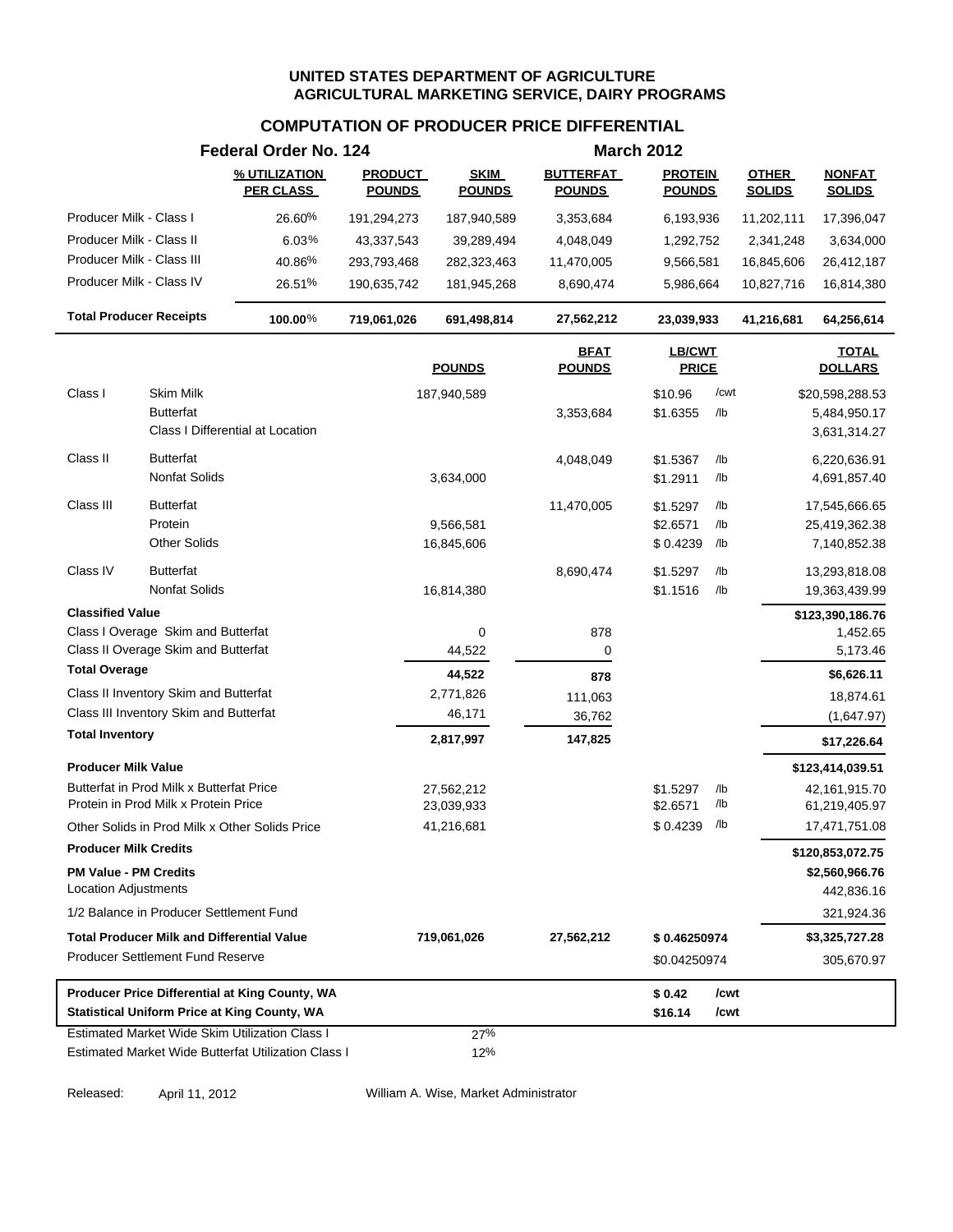### **COMPUTATION OF PRODUCER PRICE DIFFERENTIAL**

|                                                      |                                                                                  | Federal Order No. 124                                                                                        |                                 |                              |                                   | <b>April 2012</b>               |            |                               |                                |
|------------------------------------------------------|----------------------------------------------------------------------------------|--------------------------------------------------------------------------------------------------------------|---------------------------------|------------------------------|-----------------------------------|---------------------------------|------------|-------------------------------|--------------------------------|
|                                                      |                                                                                  | % UTILIZATION<br><b>PER CLASS</b>                                                                            | <b>PRODUCT</b><br><b>POUNDS</b> | <b>SKIM</b><br><b>POUNDS</b> | <b>BUTTERFAT</b><br><b>POUNDS</b> | <b>PROTEIN</b><br><b>POUNDS</b> |            | <b>OTHER</b><br><b>SOLIDS</b> | <b>NONFAT</b><br><b>SOLIDS</b> |
| Producer Milk - Class I                              |                                                                                  | 27.53%                                                                                                       | 175,417,725                     | 172,378,837                  | 3,038,888                         | 5,620,597                       |            | 10,309,485                    | 15,930,082                     |
| Producer Milk - Class II                             |                                                                                  | 6.78%                                                                                                        | 43,201,346                      | 39,455,229                   | 3,746,117                         | 1,284,796                       |            | 2,360,227                     | 3,645,023                      |
|                                                      | Producer Milk - Class III                                                        | 35.50%                                                                                                       | 226,239,543                     | 217,671,200                  | 8,568,343                         | 7,171,587                       |            | 13,031,849                    | 20,203,436                     |
|                                                      | Producer Milk - Class IV                                                         | 30.19%                                                                                                       | 192,396,041                     | 183,666,781                  | 8,729,260                         | 5,982,646                       |            | 10,961,985                    | 16,944,631                     |
|                                                      | <b>Total Producer Receipts</b>                                                   | $100.00\%$                                                                                                   | 637,254,655                     | 613,172,047                  | 24,082,608                        | 20,059,626                      |            | 36,663,546                    | 56,723,172                     |
|                                                      |                                                                                  |                                                                                                              |                                 | <b>POUNDS</b>                | <b>BFAT</b><br><b>POUNDS</b>      | <b>LB/CWT</b><br><b>PRICE</b>   |            |                               | <b>TOTAL</b><br><b>DOLLARS</b> |
| Class I                                              | Skim Milk                                                                        |                                                                                                              |                                 | 172,378,837                  |                                   | \$10.70                         | /cwt       |                               | \$18,444,535.59                |
|                                                      | <b>Butterfat</b>                                                                 | Class I Differential at Location                                                                             |                                 |                              | 3,038,888                         | \$1.5239                        | /lb        |                               | 4,630,961.43<br>3,330,474.71   |
| Class II                                             | <b>Butterfat</b><br>Nonfat Solids                                                |                                                                                                              |                                 | 3,645,023                    | 3,746,117                         | \$1.5715<br>\$1.2322            | /lb<br>/lb |                               | 5,887,022.89<br>4,491,397.33   |
| Class III                                            | <b>Butterfat</b><br>Protein                                                      |                                                                                                              |                                 | 7,171,587                    | 8,568,343                         | \$1.5645<br>\$2.6568            | /lb<br>/lb |                               | 13,405,172.62<br>19,053,472.34 |
|                                                      | <b>Other Solids</b>                                                              |                                                                                                              |                                 | 13,031,849                   |                                   | \$0.4048                        | /lb        |                               | 5,275,292.48                   |
| Class IV                                             | <b>Butterfat</b><br>Nonfat Solids                                                |                                                                                                              |                                 | 16,944,631                   | 8,729,260                         | \$1.5645<br>\$1.0728            | /lb<br>/lb |                               | 13,656,927.28<br>18,178,200.13 |
| <b>Classified Value</b>                              |                                                                                  |                                                                                                              |                                 |                              |                                   |                                 |            |                               | \$106,353,456.80               |
|                                                      | Class I Overage Skim and Butterfat                                               |                                                                                                              |                                 | 0                            | 1,158                             |                                 |            |                               | 1,786.68                       |
|                                                      | Class II Overage Skim and Butterfat                                              |                                                                                                              |                                 | 5,386                        | 0                                 |                                 |            |                               | 597.31                         |
|                                                      | Class IV Overage Skim and Butterfat                                              |                                                                                                              |                                 | 11,039                       | 0                                 |                                 |            |                               | 1,066.37                       |
| <b>Total Overage</b>                                 |                                                                                  |                                                                                                              |                                 | 16,425                       | 1,158                             |                                 |            |                               | \$3,450.36                     |
|                                                      | Class II Inventory Skim and Butterfat                                            |                                                                                                              |                                 | 2,654,898                    | 98,812                            |                                 |            |                               | 23,511.09                      |
|                                                      | Class III Inventory Skim and Butterfat                                           |                                                                                                              |                                 | 495,535                      | 0                                 |                                 |            |                               | 1,288.39                       |
| <b>Total Inventory</b>                               |                                                                                  |                                                                                                              |                                 | 3,150,433                    | 98,812                            |                                 |            |                               | \$24,799.48                    |
| <b>Producer Milk Value</b>                           |                                                                                  |                                                                                                              |                                 |                              |                                   |                                 |            |                               | \$106,381,706.64               |
|                                                      | Butterfat in Prod Milk x Butterfat Price<br>Protein in Prod Milk x Protein Price |                                                                                                              |                                 | 24,082,608<br>20,059,626     |                                   | \$1.5645<br>\$2.6568            | /lb<br>/lb |                               | 37,677,240.22<br>53,294,414.36 |
|                                                      |                                                                                  | Other Solids in Prod Milk x Other Solids Price                                                               |                                 | 36,663,546                   |                                   | $$0.4048$ /lb                   |            |                               | 14,841,403.42                  |
| <b>Producer Milk Credits</b>                         |                                                                                  |                                                                                                              |                                 |                              |                                   |                                 |            |                               | \$105,813,058.00               |
| <b>PM Value - PM Credits</b><br>Location Adjustments |                                                                                  |                                                                                                              |                                 |                              |                                   |                                 |            |                               | \$568,648.64<br>325,618.29     |
|                                                      | 1/2 Balance in Producer Settlement Fund                                          |                                                                                                              |                                 |                              |                                   |                                 |            |                               | 333,467.64                     |
|                                                      | <b>Total Producer Milk and Differential Value</b>                                |                                                                                                              |                                 | 637,254,655                  | 24,082,608                        | \$0.19265996                    |            |                               | \$1,227,734.57                 |
|                                                      | <b>Producer Settlement Fund Reserve</b>                                          |                                                                                                              |                                 |                              |                                   | \$0.04265996                    |            |                               | 271,852.58                     |
|                                                      |                                                                                  | Producer Price Differential at King County, WA                                                               |                                 |                              |                                   | \$0.15                          | /cwt       |                               |                                |
|                                                      |                                                                                  | <b>Statistical Uniform Price at King County, WA</b>                                                          |                                 |                              |                                   | \$15.87                         | /cwt       |                               |                                |
|                                                      |                                                                                  | <b>Estimated Market Wide Skim Utilization Class I</b><br>Estimated Market Wide Butterfat Utilization Class I |                                 | 27%<br>12%                   |                                   |                                 |            |                               |                                |

Released: May 11, 2012 William A. Wise, Market Administrator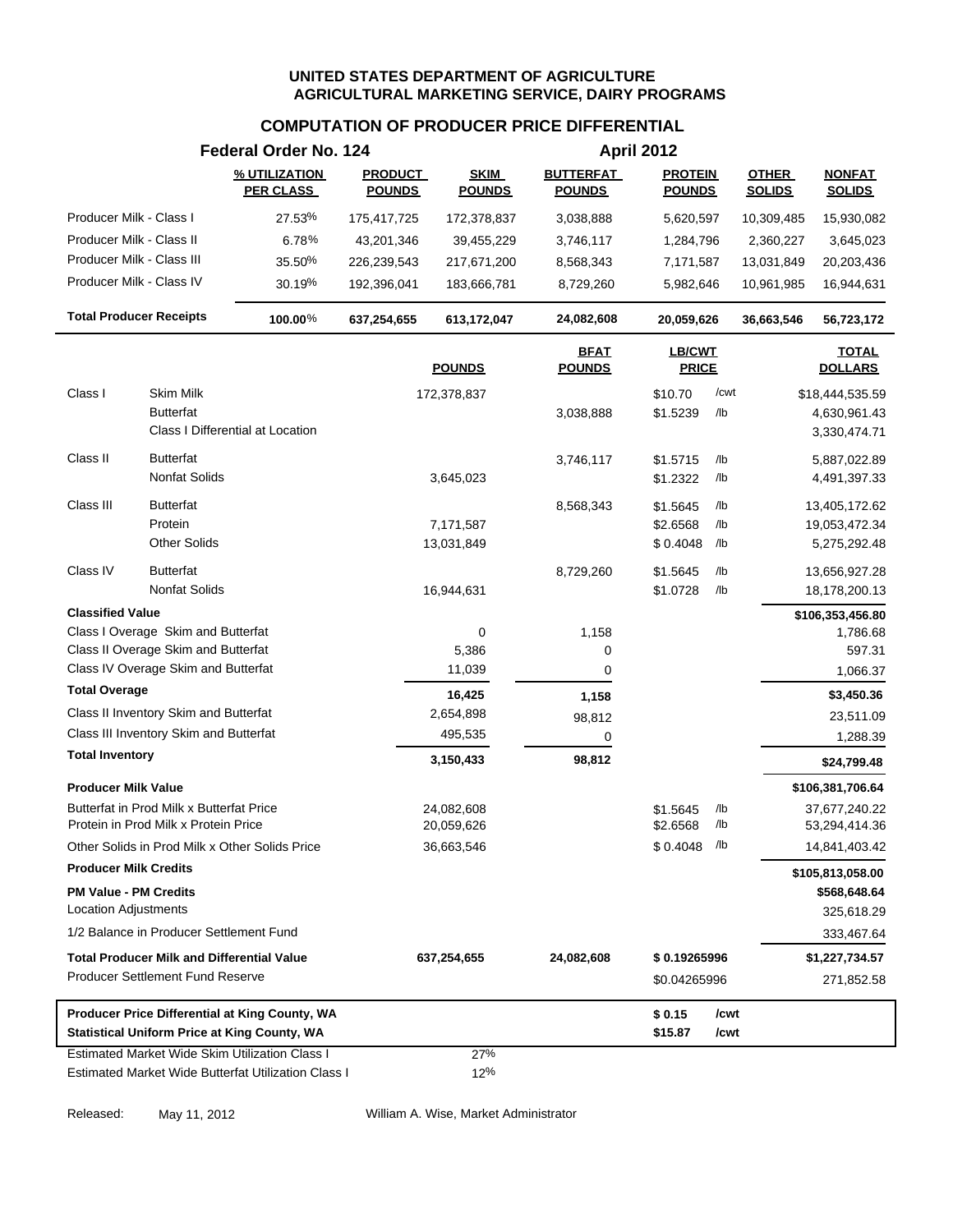### **COMPUTATION OF PRODUCER PRICE DIFFERENTIAL**

|                                                                                  |                     | Federal Order No. 124             |                                 | <b>May 2012</b>              |                                   |                                 |            |                               |                                |  |
|----------------------------------------------------------------------------------|---------------------|-----------------------------------|---------------------------------|------------------------------|-----------------------------------|---------------------------------|------------|-------------------------------|--------------------------------|--|
|                                                                                  |                     | % UTILIZATION<br><b>PER CLASS</b> | <b>PRODUCT</b><br><b>POUNDS</b> | <b>SKIM</b><br><b>POUNDS</b> | <b>BUTTERFAT</b><br><b>POUNDS</b> | <b>PROTEIN</b><br><b>POUNDS</b> |            | <b>OTHER</b><br><b>SOLIDS</b> | <b>NONFAT</b><br><b>SOLIDS</b> |  |
| Producer Milk - Class I                                                          |                     | 25.35%                            | 186,892,086                     | 183,668,253                  | 3,223,833                         | 5,885,520                       |            | 10,948,231                    | 16,833,751                     |  |
| Producer Milk - Class II                                                         |                     | 5.65%                             | 41,679,343                      | 37,863,524                   | 3,815,819                         | 1,212,350                       |            | 2,256,395                     | 3,468,745                      |  |
| Producer Milk - Class III                                                        |                     | 42.16%                            | 310,754,431                     | 299,001,137                  | 11,753,294                        | 9,880,267                       |            | 17,901,158                    | 27,781,425                     |  |
| Producer Milk - Class IV                                                         |                     | 26.84%                            | 197,790,781                     | 189,278,741                  | 8,512,040                         | 6,068,696                       |            | 11,261,861                    | 17,330,557                     |  |
| <b>Total Producer Receipts</b>                                                   |                     | 100.00%                           | 737,116,641                     | 709,811,655                  | 27,304,986                        | 23,046,833                      |            | 42,367,645                    | 65,414,478                     |  |
|                                                                                  |                     |                                   |                                 | <b>POUNDS</b>                | <b>BFAT</b><br><b>POUNDS</b>      | LB/CWT<br><b>PRICE</b>          |            |                               | <b>TOTAL</b><br><b>DOLLARS</b> |  |
| Class I                                                                          | Skim Milk           |                                   |                                 | 183,668,253                  |                                   | \$10.76                         | /cwt       |                               | \$19,762,704.04                |  |
| <b>Butterfat</b>                                                                 |                     |                                   |                                 |                              | 3,223,833                         | \$1.5633                        | /lb        |                               | 5,039,818.12                   |  |
|                                                                                  |                     | Class I Differential at Location  |                                 |                              |                                   |                                 |            |                               | 3,548,325.36                   |  |
| Class II<br><b>Butterfat</b>                                                     |                     |                                   |                                 |                              | 3,815,819                         | \$1.4532                        | /lb        |                               | 5,545,148.16                   |  |
|                                                                                  | Nonfat Solids       |                                   |                                 | 3,468,745                    |                                   | \$1.1633                        | /lb        |                               | 4,035,191.04                   |  |
| Class III<br><b>Butterfat</b>                                                    |                     |                                   |                                 |                              | 11,753,294                        | \$1.4462                        | /lb        |                               | 16,997,613.78                  |  |
| Protein                                                                          |                     |                                   |                                 | 9,880,267                    |                                   | \$2.7344                        | /lb        |                               | 27,016,602.07                  |  |
|                                                                                  | <b>Other Solids</b> |                                   |                                 | 17,901,158                   |                                   | \$0.3500                        | /lb        |                               | 6,265,405.30                   |  |
| <b>Butterfat</b><br>Class IV                                                     |                     |                                   |                                 |                              | 8,512,040                         | \$1.4462                        | /lb        |                               | 12,310,112.24                  |  |
|                                                                                  | Nonfat Solids       |                                   |                                 | 17,330,557                   |                                   | \$0.9774                        | /lb        |                               | 16,938,886.42                  |  |
| <b>Classified Value</b>                                                          |                     |                                   |                                 |                              |                                   |                                 |            |                               | \$117,459,806.53               |  |
| Class I Overage Skim and Butterfat                                               |                     |                                   |                                 | 0                            | 80                                |                                 |            |                               | 126.58                         |  |
| Class II Overage Skim and Butterfat<br>Class IV Overage Skim and Butterfat       |                     |                                   |                                 | 64,748                       | 0                                 |                                 |            |                               | 6,779.12                       |  |
| <b>Total Overage</b>                                                             |                     |                                   |                                 | 0                            | 4,748                             |                                 |            |                               | 6,866.55                       |  |
|                                                                                  |                     |                                   |                                 | 64,748                       | 4,828                             |                                 |            |                               | \$13,772.25                    |  |
| Class II Inventory Skim and Butterfat<br>Class III Inventory Skim and Butterfat  |                     |                                   |                                 | 2,606,141<br>0               | 71,267                            |                                 |            |                               | 13,177.73                      |  |
| <b>Total Inventory</b>                                                           |                     |                                   |                                 |                              | 46,596                            |                                 |            |                               | (5,512.31)                     |  |
|                                                                                  |                     |                                   |                                 | 2,606,141                    | 117,863                           |                                 |            |                               | \$7,665.42                     |  |
| <b>Producer Milk Value</b>                                                       |                     |                                   |                                 |                              |                                   |                                 |            |                               | \$117,481,244.20               |  |
| Butterfat in Prod Milk x Butterfat Price<br>Protein in Prod Milk x Protein Price |                     |                                   |                                 | 27,304,986<br>23,046,833     |                                   | \$1.4462<br>\$2.7344            | /lb<br>/lb |                               | 39,488,470.75<br>63,019,260.17 |  |
| Other Solids in Prod Milk x Other Solids Price                                   |                     |                                   |                                 | 42,367,645                   |                                   | $$0.3500$ /lb                   |            |                               | 14,828,675.75                  |  |
| <b>Producer Milk Credits</b>                                                     |                     |                                   |                                 |                              |                                   |                                 |            |                               | \$117,336,406.67               |  |
| <b>PM Value - PM Credits</b>                                                     |                     |                                   |                                 |                              |                                   |                                 |            |                               | \$144,837.53                   |  |
| Location Adjustments                                                             |                     |                                   |                                 |                              |                                   |                                 |            |                               | 469,564.70                     |  |
| 1/2 Balance in Producer Settlement Fund                                          |                     |                                   |                                 |                              |                                   |                                 |            |                               | 305,863.64                     |  |
| <b>Total Producer Milk and Differential Value</b>                                |                     |                                   |                                 | 737,116,641                  | 27,304,986                        | \$0.12484671                    |            |                               | \$920,265.87                   |  |
| Producer Settlement Fund Reserve                                                 |                     |                                   |                                 |                              |                                   | \$0.04484671                    |            |                               | 330,572.56                     |  |
| Producer Price Differential at King County, WA                                   |                     |                                   |                                 |                              |                                   | \$0.08                          | /cwt       |                               |                                |  |
| <b>Statistical Uniform Price at King County, WA</b>                              |                     |                                   |                                 |                              |                                   | \$15.31                         | /cwt       |                               |                                |  |
| Estimated Market Wide Skim Utilization Class I                                   |                     |                                   |                                 | 28%                          |                                   |                                 |            |                               |                                |  |
| Estimated Market Wide Butterfat Utilization Class I                              |                     |                                   |                                 | 13%                          |                                   |                                 |            |                               |                                |  |

Released: June 13, 2012 William A. Wise, Market Administrator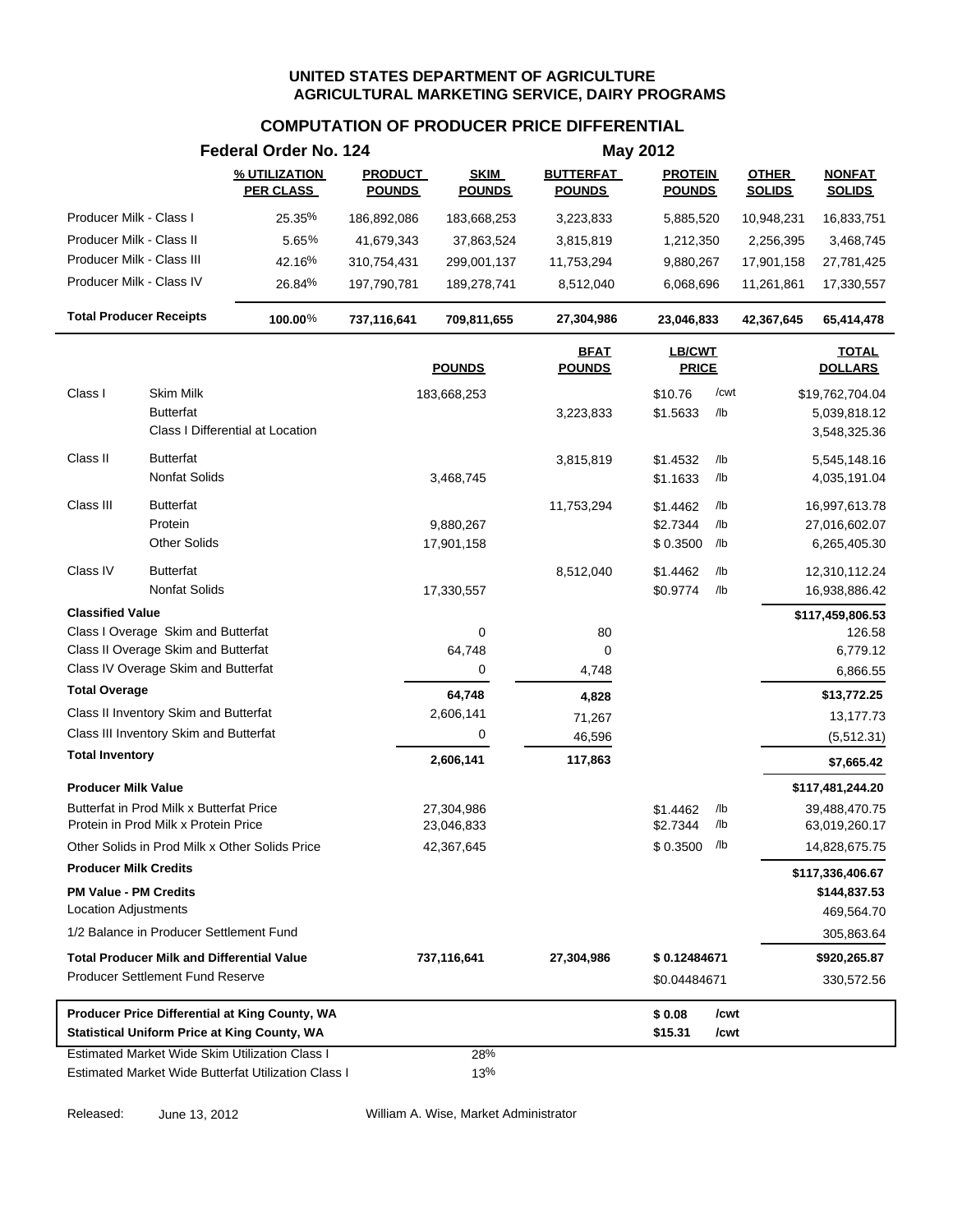### **COMPUTATION OF PRODUCER PRICE DIFFERENTIAL**

|                                                                                                                | Federal Order No. 124 |                                                     | <b>June 2012</b>                |                              |                                   |                                 |            |                               |                                                   |
|----------------------------------------------------------------------------------------------------------------|-----------------------|-----------------------------------------------------|---------------------------------|------------------------------|-----------------------------------|---------------------------------|------------|-------------------------------|---------------------------------------------------|
|                                                                                                                |                       | % UTILIZATION<br><b>PER CLASS</b>                   | <b>PRODUCT</b><br><b>POUNDS</b> | <b>SKIM</b><br><b>POUNDS</b> | <b>BUTTERFAT</b><br><b>POUNDS</b> | <b>PROTEIN</b><br><b>POUNDS</b> |            | <b>OTHER</b><br><b>SOLIDS</b> | <b>NONFAT</b><br><b>SOLIDS</b>                    |
| Producer Milk - Class I                                                                                        |                       | 39.23%                                              | 177,265,221                     | 174,097,703                  | 3,167,518                         | 5,586,712                       |            | 10,366,464                    | 15,953,176                                        |
| Producer Milk - Class II                                                                                       |                       | $9.09\%$                                            | 41,091,298                      | 37,416,389                   | 3,674,909                         | 1,198,773                       |            | 2,228,660                     | 3,427,433                                         |
| Producer Milk - Class III                                                                                      |                       | 11.94%                                              | 53,940,341                      | 51,780,194                   | 2,160,147                         | 1,657,254                       |            | 3,084,176                     | 4,741,430                                         |
| Producer Milk - Class IV                                                                                       |                       | 39.74%                                              | 179,555,467                     | 171,847,786                  | 7,707,681                         | 5,506,838                       |            | 10,219,613                    | 15,726,451                                        |
| <b>Total Producer Receipts</b>                                                                                 |                       | 100.00%                                             | 451,852,327                     | 435,142,072                  | 16,710,255                        | 13,949,577                      |            | 25,898,913                    | 39,848,490                                        |
|                                                                                                                |                       |                                                     |                                 | <b>POUNDS</b>                | <b>BFAT</b><br><b>POUNDS</b>      | <b>LB/CWT</b><br><b>PRICE</b>   |            |                               | <b>TOTAL</b><br><b>DOLLARS</b>                    |
| Class I                                                                                                        | <b>Skim Milk</b>      |                                                     |                                 | 174,097,703                  |                                   | \$10.61                         | /cwt       |                               | \$18,471,766.30                                   |
|                                                                                                                | <b>Butterfat</b>      | Class I Differential at Location                    |                                 |                              | 3,167,518                         | \$1.4279                        | /lb        |                               | 4,522,898.95<br>3,365,615.41                      |
| Class II                                                                                                       | <b>Butterfat</b>      |                                                     |                                 |                              | 3,674,909                         | \$1.4936                        | /lb        |                               | 5,488,844.07                                      |
|                                                                                                                | Nonfat Solids         |                                                     |                                 | 3,427,433                    |                                   | \$1.0467                        | /lb        |                               | 3,587,494.13                                      |
| Class III                                                                                                      | <b>Butterfat</b>      |                                                     |                                 |                              | 2,160,147                         | \$1.4866                        | /lb        |                               | 3,211,274.54                                      |
|                                                                                                                | Protein               |                                                     |                                 | 1,657,254                    |                                   | \$2.8952                        | /lb        |                               | 4,798,081.79                                      |
|                                                                                                                | <b>Other Solids</b>   |                                                     |                                 | 3,084,176                    |                                   | \$0.3113                        | /lb        |                               | 960,103.98                                        |
| Class IV                                                                                                       | <b>Butterfat</b>      |                                                     |                                 |                              | 7,707,681                         | \$1.4866                        | /lb        |                               | 11,458,238.58                                     |
|                                                                                                                | <b>Nonfat Solids</b>  |                                                     |                                 | 15,726,451                   |                                   | \$0.9252                        | /lb        |                               | 14,550,112.47                                     |
| <b>Classified Value</b>                                                                                        |                       |                                                     |                                 |                              |                                   |                                 |            |                               | \$70,414,430.22                                   |
| Class I Overage Skim and Butterfat                                                                             |                       |                                                     |                                 | 0                            | 1,325                             |                                 |            |                               | 1,917.15                                          |
| Class II Overage Skim and Butterfat<br>Class IV Overage Skim and Butterfat                                     |                       |                                                     |                                 | 0                            | 1,159                             |                                 |            |                               | 1,731.08                                          |
| <b>Total Overage</b>                                                                                           |                       |                                                     |                                 | 20,194                       | 0                                 |                                 |            |                               | 1,682.16                                          |
| Class II Inventory Skim and Butterfat                                                                          |                       |                                                     |                                 | 20,194                       | 2,484                             |                                 |            |                               | \$5,330.39                                        |
| <b>Total Inventory</b>                                                                                         |                       |                                                     |                                 | 2,053,315                    | 72,625                            |                                 |            |                               | 16,172.98                                         |
| Class I Other Source Fluid                                                                                     |                       |                                                     |                                 | 2,053,315                    | 72,625                            |                                 |            |                               | \$16,172.98                                       |
|                                                                                                                |                       |                                                     |                                 | 3,899                        | 0                                 |                                 |            |                               | 66.28                                             |
| <b>Producer Milk Value</b><br>Butterfat in Prod Milk x Butterfat Price<br>Protein in Prod Milk x Protein Price |                       |                                                     |                                 | 16,710,255<br>13,949,577     |                                   | \$1.4866<br>\$2.8952            | /lb<br>/lb |                               | \$70,435,999.87<br>24,841,465.09<br>40,386,815.34 |
| Other Solids in Prod Milk x Other Solids Price                                                                 |                       |                                                     |                                 | 25,898,913                   |                                   | $$0.3113$ /lb                   |            |                               | 8,062,331.61                                      |
| <b>Producer Milk Credits</b>                                                                                   |                       |                                                     |                                 |                              |                                   |                                 |            |                               | \$73,290,612.04                                   |
| <b>PM Value - PM Credits</b><br><b>Location Adjustments</b>                                                    |                       |                                                     |                                 |                              |                                   |                                 |            |                               | (\$2,854,612.17)<br>137,453.71                    |
| 1/2 Balance in Producer Settlement Fund                                                                        |                       |                                                     |                                 |                              |                                   |                                 |            |                               | 328,335.21                                        |
| <b>Total Producer Milk and Differential Value</b>                                                              |                       |                                                     |                                 | 451,856,226                  | 16,710,255                        | \$(0.52866888)                  |            |                               | (\$2,388,823.25)                                  |
| <b>Producer Settlement Fund Reserve</b>                                                                        |                       |                                                     |                                 |                              |                                   | \$0.04133112                    |            |                               | 186,757.24                                        |
|                                                                                                                |                       | Producer Price Differential at King County, WA      |                                 |                              |                                   | \$(0.57)                        | /cwt       |                               |                                                   |
| <b>Statistical Uniform Price at King County, WA</b>                                                            |                       |                                                     |                                 |                              |                                   | \$15.06                         | /cwt       |                               |                                                   |
| Estimated Market Wide Skim Utilization Class I                                                                 |                       | Estimated Market Wide Butterfat Utilization Class I |                                 | 26%<br>12%                   |                                   |                                 |            |                               |                                                   |

Released: July 12, 2012 William A. Wise, Market Administrator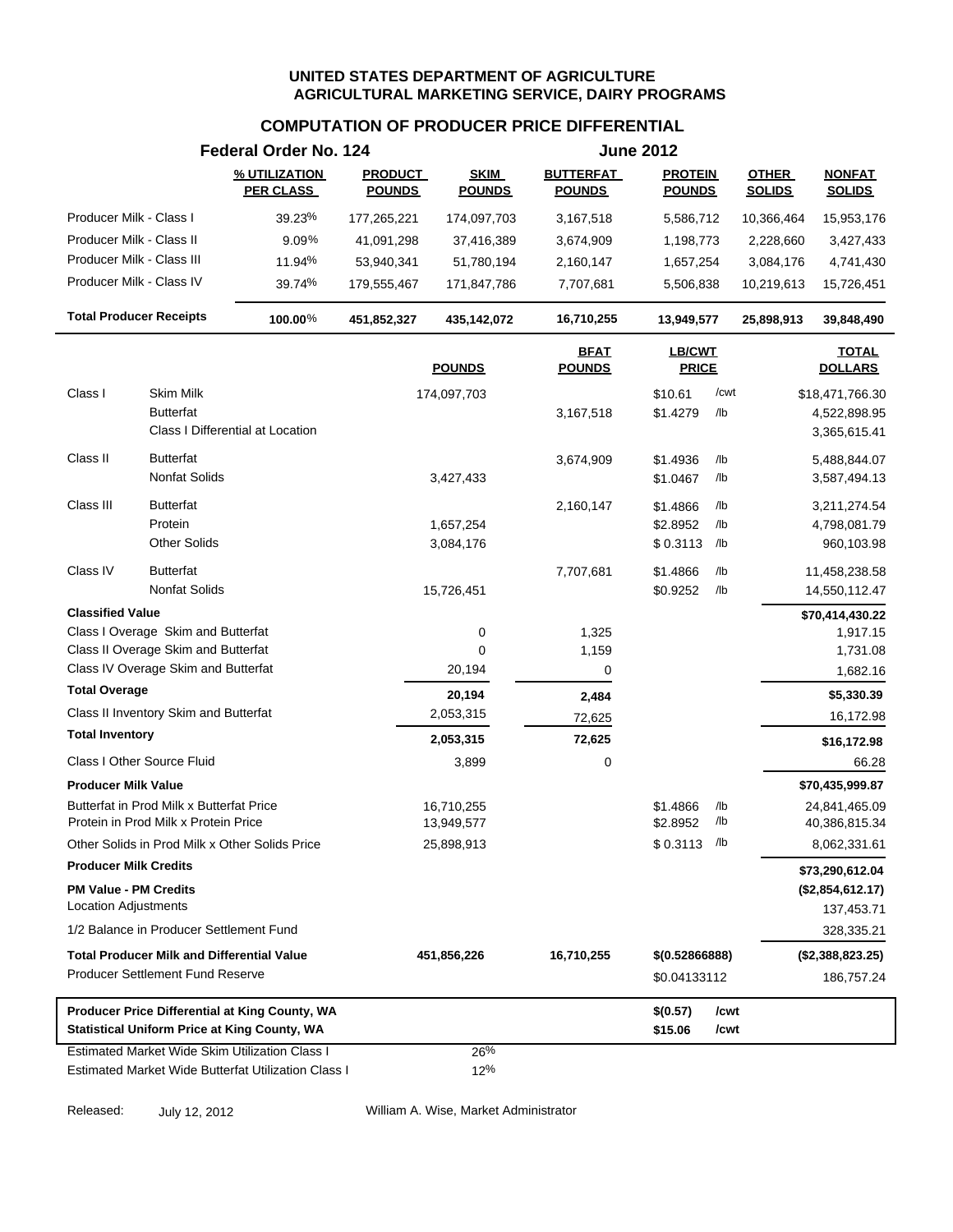# **COMPUTATION OF PRODUCER PRICE DIFFERENTIAL**

|                              |                                                                                  | <b>Federal Order No. 124</b>                                                                                 |                                 |                              |                                   | <b>July 2012</b>                                |                               |                                                 |
|------------------------------|----------------------------------------------------------------------------------|--------------------------------------------------------------------------------------------------------------|---------------------------------|------------------------------|-----------------------------------|-------------------------------------------------|-------------------------------|-------------------------------------------------|
|                              |                                                                                  | % UTILIZATION<br><b>PER CLASS</b>                                                                            | <b>PRODUCT</b><br><b>POUNDS</b> | <b>SKIM</b><br><b>POUNDS</b> | <b>BUTTERFAT</b><br><b>POUNDS</b> | <b>PROTEIN</b><br><b>POUNDS</b>                 | <b>OTHER</b><br><b>SOLIDS</b> | <b>NONFAT</b><br><b>SOLIDS</b>                  |
| Producer Milk - Class I      |                                                                                  | 39.63 %                                                                                                      | 172,603,206                     | 169,477,005                  | 3,126,201                         | 5,362,040                                       | 10,156,214                    | 15,518,254                                      |
| Producer Milk - Class II     |                                                                                  | 9.94 %                                                                                                       | 43,310,934                      | 39,456,141                   | 3,854,793                         | 1,250,002                                       | 2,362,800                     | 3,612,802                                       |
|                              | Producer Milk - Class III                                                        | 10.73 %                                                                                                      | 46,724,505                      | 44,881,443                   | 1,843,062                         | 1,413,292                                       | 2,686,088                     | 4,099,380                                       |
|                              | Producer Milk - Class IV                                                         | 39.70 %                                                                                                      | 172,945,981                     | 165,802,963                  | 7,143,018                         | 5,260,510                                       | 9,917,118                     | 15,177,628                                      |
|                              | <b>Total Producer Receipts</b>                                                   | 100.00 %                                                                                                     | 435,584,626                     | 419,617,552                  | 15,967,074                        | 13,285,844                                      | 25,122,220 38,408,064         |                                                 |
|                              |                                                                                  |                                                                                                              |                                 | <b>POUNDS</b>                | <b>BFAT</b><br><b>POUNDS</b>      | LB/CWT<br><b>PRICE</b>                          |                               | <b>TOTAL</b><br><b>DOLLARS</b>                  |
| Class I                      | Skim Milk<br><b>Butterfat</b>                                                    | Class I Differential at Location                                                                             |                                 | 169,477,005                  | 3,126,201                         | \$10.78<br>$$1.4594$ /lb                        | /cwt                          | \$18,269,621.13<br>4,562,377.75<br>3,277,127.68 |
| Class II                     | <b>Butterfat</b><br>Nonfat Solids                                                |                                                                                                              |                                 | 3,612,802                    | 3,854,793                         | \$1.6626 /lb<br>$$1.0011$ /lb                   |                               | 6,408,978.83<br>3,616,776.08                    |
| Class III                    | <b>Butterfat</b><br>Protein<br><b>Other Solids</b>                               |                                                                                                              |                                 | 1,413,292<br>2,686,088       | 1,843,062                         | $$1.6556$ /lb<br>$$3.0430$ /lb<br>\$ 0.3123 /lb |                               | 3,051,373.46<br>4,300,647.56<br>838,865.29      |
| Class IV                     | <b>Butterfat</b><br>Nonfat Solids                                                |                                                                                                              |                                 | 15,177,628                   | 7,143,018                         | $$1.6556$ /lb<br>\$ 0.9965 /lb                  |                               | 11,825,980.61<br>15,124,506.31                  |
| <b>Classified Value</b>      |                                                                                  |                                                                                                              |                                 |                              |                                   |                                                 |                               | \$71,276,254.70                                 |
|                              | Class I Overage Skim and Butterfat<br>Class IV Overage Skim and Butterfat        |                                                                                                              |                                 | 0<br>0                       | 384<br>8,363                      |                                                 |                               | 567.71<br>13,845.79                             |
| <b>Total Overage</b>         |                                                                                  |                                                                                                              |                                 | 0                            | 8,747                             |                                                 |                               | \$14,413.50                                     |
|                              | Class II Inventory Skim and Butterfat                                            |                                                                                                              |                                 | 1,323,011                    | 94,525                            |                                                 |                               | 25,632.87                                       |
|                              | Class III Inventory Skim and Butterfat                                           |                                                                                                              |                                 | 116,157                      | 0                                 |                                                 |                               | 3,426.63                                        |
| <b>Total Inventory</b>       |                                                                                  |                                                                                                              |                                 | 1,439,168                    | 94,525                            |                                                 |                               | \$29,059.50                                     |
|                              | Class I Other Source Fluid                                                       |                                                                                                              |                                 | 137,749                      | 0                                 |                                                 |                               | 1,928.48                                        |
| <b>Producer Milk Value</b>   |                                                                                  |                                                                                                              |                                 |                              |                                   |                                                 |                               | \$71,321,656.18                                 |
|                              | Butterfat in Prod Milk x Butterfat Price<br>Protein in Prod Milk x Protein Price |                                                                                                              |                                 | 15,967,074<br>13,285,844     |                                   | \$1.6556 /lb<br>$$3.0430$ /lb                   |                               | 26,435,087.67<br>40,428,823.29                  |
|                              |                                                                                  | Other Solids in Prod Milk x Other Solids Price                                                               |                                 | 25,122,220                   |                                   | \$ 0.3123 /lb                                   |                               | 7,845,669.32                                    |
| <b>Producer Milk Credits</b> |                                                                                  |                                                                                                              |                                 |                              |                                   |                                                 |                               | \$74,709,580.28                                 |
| <b>Location Adjustments</b>  | <b>PM Value - PM Credits</b>                                                     |                                                                                                              |                                 |                              |                                   |                                                 |                               | (\$3,387,924.10)<br>96,956.47                   |
|                              | 1/2 Balance in Producer Settlement Fund                                          |                                                                                                              |                                 |                              |                                   |                                                 |                               | 264,429.67                                      |
|                              |                                                                                  | <b>Total Producer Milk and Differential Value</b>                                                            |                                 | 435,722,375                  | 15,967,074                        | \$(0.69460237)                                  |                               | (\$3,026,537.96)                                |
|                              | Producer Settlement Fund Reserve                                                 |                                                                                                              |                                 |                              |                                   | \$0.04539763                                    |                               | 197,807.63                                      |
|                              |                                                                                  | Producer Price Differential at King County, WA<br><b>Statistical Uniform Price at King County, WA</b>        |                                 |                              |                                   | \$(0.74)<br>\$15.94                             | /cwt<br>/cwt                  |                                                 |
|                              |                                                                                  | <b>Estimated Market Wide Skim Utilization Class I</b><br>Estimated Market Wide Butterfat Utilization Class I |                                 | 40 %<br>19 %                 |                                   |                                                 |                               |                                                 |

Released: August 14, 2012 William A. Wise, Market Administrator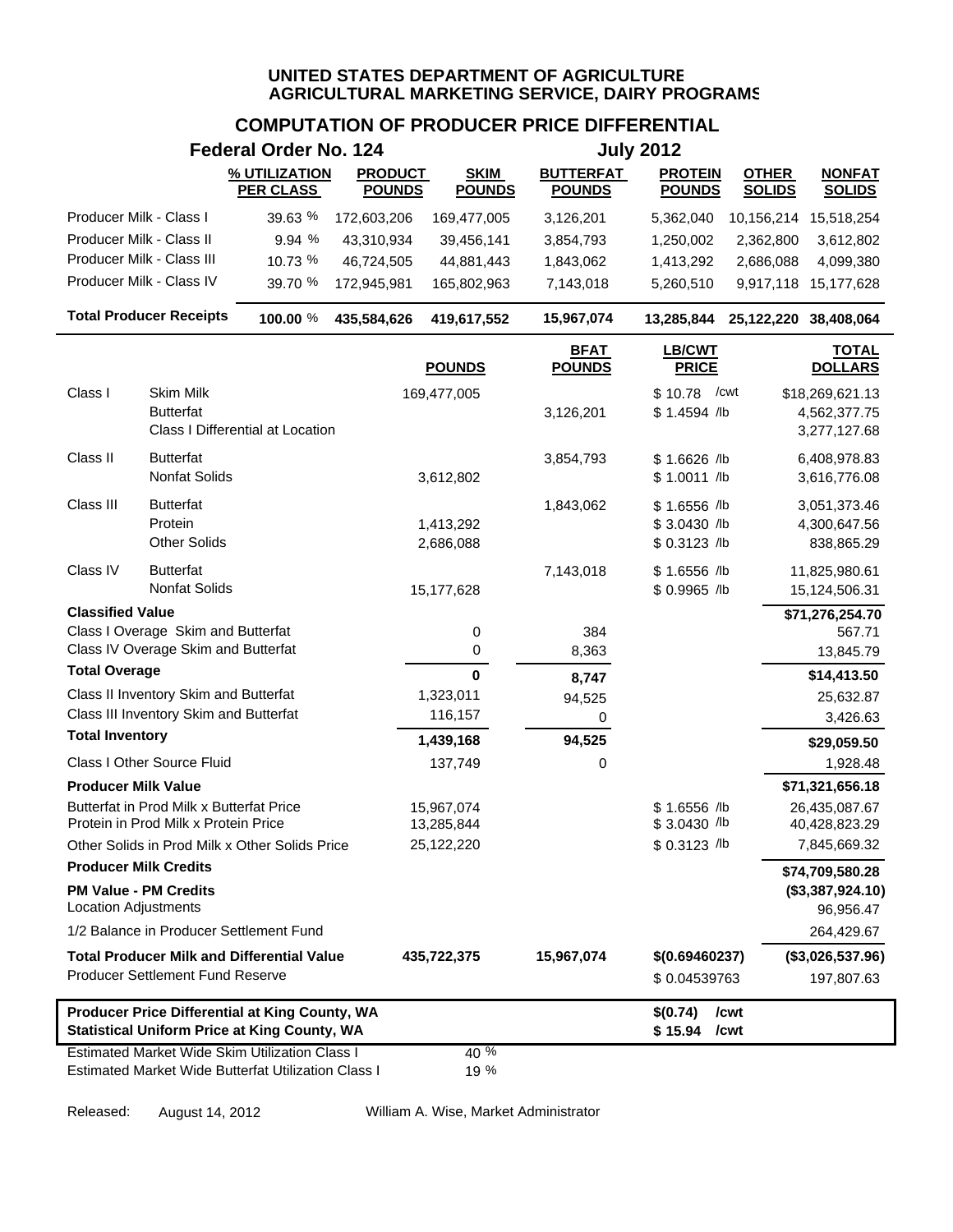### **COMPUTATION OF PRODUCER PRICE DIFFERENTIAL**

|                              |                                                                                  | Federal Order No. 124                                                                                 |                                 |                              |                                   | August 2012                     |            |                               | <b>NONFAT</b><br><b>SOLIDS</b><br>\$20,025,034.06<br>11,634,760.42<br>14,594,052.73<br>\$73,921,657.50<br>\$73,984,708.42<br>28,257,187.84<br>39,979,496.38<br>\$76,586,994.98<br>(\$2,602,286.56)<br>(\$2,321,481.87) |  |  |
|------------------------------|----------------------------------------------------------------------------------|-------------------------------------------------------------------------------------------------------|---------------------------------|------------------------------|-----------------------------------|---------------------------------|------------|-------------------------------|------------------------------------------------------------------------------------------------------------------------------------------------------------------------------------------------------------------------|--|--|
|                              |                                                                                  | % UTILIZATION<br><b>PER CLASS</b>                                                                     | <b>PRODUCT</b><br><b>POUNDS</b> | <b>SKIM</b><br><b>POUNDS</b> | <b>BUTTERFAT</b><br><b>POUNDS</b> | <b>PROTEIN</b><br><b>POUNDS</b> |            | <b>OTHER</b><br><b>SOLIDS</b> |                                                                                                                                                                                                                        |  |  |
| Producer Milk - Class I      |                                                                                  | 43.41%                                                                                                | 181,943,025                     | 178,635,451                  | 3,307,574                         | 5,666,478                       |            | 10,682,553                    | 16,349,031                                                                                                                                                                                                             |  |  |
| Producer Milk - Class II     |                                                                                  | 11.13%                                                                                                | 46,647,031                      | 42,312,837                   | 4,334,194                         | 1,343,357                       |            | 2,529,645                     | 3,873,002                                                                                                                                                                                                              |  |  |
| Producer Milk - Class III    |                                                                                  | 8.54%                                                                                                 | 35,788,304                      | 34,366,095                   | 1,422,209                         | 1,087,913                       |            | 2,051,093                     | 3,139,006                                                                                                                                                                                                              |  |  |
|                              | Producer Milk - Class IV                                                         | 36.92%                                                                                                | 154,732,378                     | 148,388,106                  | 6,344,272                         | 4,711,677                       |            | 8,856,613                     | 13,568,290                                                                                                                                                                                                             |  |  |
|                              | <b>Total Producer Receipts</b>                                                   | 100.00%                                                                                               | 419,110,738                     | 403,702,489                  | 15,408,249                        | 12,809,425                      |            | 24,119,904                    | 36,929,329                                                                                                                                                                                                             |  |  |
|                              |                                                                                  |                                                                                                       |                                 | <b>POUNDS</b>                | <b>BFAT</b><br><b>POUNDS</b>      | LB/CWT<br><b>PRICE</b>          |            |                               | <b>TOTAL</b><br><b>DOLLARS</b>                                                                                                                                                                                         |  |  |
| Class I                      | <b>Skim Milk</b>                                                                 |                                                                                                       |                                 | 178,635,451                  |                                   | \$11.21                         | /cwt       |                               |                                                                                                                                                                                                                        |  |  |
|                              | <b>Butterfat</b>                                                                 |                                                                                                       |                                 |                              | 3,307,574                         | \$1.6386                        | /lb        |                               | 5,419,790.75                                                                                                                                                                                                           |  |  |
|                              |                                                                                  | Class I Differential at Location                                                                      |                                 |                              |                                   |                                 |            |                               | 3,454,317.24                                                                                                                                                                                                           |  |  |
| Class II                     | <b>Butterfat</b>                                                                 |                                                                                                       |                                 |                              | 4,334,194                         | \$1.8409                        | /lb        |                               | 7,978,817.73                                                                                                                                                                                                           |  |  |
|                              | <b>Nonfat Solids</b>                                                             |                                                                                                       |                                 | 3,873,002                    |                                   | \$1.0589                        | /lb        |                               | 4,101,121.82                                                                                                                                                                                                           |  |  |
| Class III                    | <b>Butterfat</b>                                                                 |                                                                                                       |                                 |                              | 1,422,209                         | \$1.8339                        | /lb        |                               | 2,608,189.08                                                                                                                                                                                                           |  |  |
|                              | Protein                                                                          |                                                                                                       |                                 | 1,087,913                    |                                   | \$3.1211                        | /lb        |                               | 3,395,485.27                                                                                                                                                                                                           |  |  |
|                              | <b>Other Solids</b>                                                              |                                                                                                       |                                 | 2,051,093                    |                                   | \$0.3462                        | /lb        |                               | 710,088.40                                                                                                                                                                                                             |  |  |
| Class IV                     | <b>Butterfat</b>                                                                 |                                                                                                       |                                 |                              | 6,344,272                         | \$1.8339                        | /lb        |                               |                                                                                                                                                                                                                        |  |  |
|                              | <b>Nonfat Solids</b>                                                             |                                                                                                       |                                 | 13,568,290                   |                                   | \$1.0756                        | /lb        |                               |                                                                                                                                                                                                                        |  |  |
| <b>Classified Value</b>      |                                                                                  |                                                                                                       |                                 |                              |                                   |                                 |            |                               |                                                                                                                                                                                                                        |  |  |
|                              | Class I Overage Skim and Butterfat                                               |                                                                                                       |                                 | $\mathbf 0$                  | 508                               |                                 |            |                               | 842.06                                                                                                                                                                                                                 |  |  |
|                              | Class II Overage Skim and Butterfat                                              |                                                                                                       |                                 | 0                            | 3,849                             |                                 |            |                               | 7,085.62                                                                                                                                                                                                               |  |  |
| <b>Total Overage</b>         |                                                                                  |                                                                                                       |                                 | $\mathbf{0}$                 | 4,357                             |                                 |            |                               | \$7,927.68                                                                                                                                                                                                             |  |  |
|                              | Class II Inventory Skim and Butterfat                                            |                                                                                                       |                                 | 5,522,399                    | 128,070                           |                                 |            |                               | 54,656.82                                                                                                                                                                                                              |  |  |
|                              | Class III Inventory Skim and Butterfat                                           |                                                                                                       |                                 | 14,988                       | 0                                 |                                 |            |                               | 412.17                                                                                                                                                                                                                 |  |  |
| <b>Total Inventory</b>       |                                                                                  |                                                                                                       |                                 | 5,537,387                    | 128,070                           |                                 |            |                               | \$55,068.99                                                                                                                                                                                                            |  |  |
|                              | Class I Other Source Fluid                                                       |                                                                                                       |                                 | 3,903                        | 0                                 |                                 |            |                               | 54.25                                                                                                                                                                                                                  |  |  |
| <b>Producer Milk Value</b>   |                                                                                  |                                                                                                       |                                 |                              |                                   |                                 |            |                               |                                                                                                                                                                                                                        |  |  |
|                              | Butterfat in Prod Milk x Butterfat Price<br>Protein in Prod Milk x Protein Price |                                                                                                       |                                 | 15,408,249<br>12,809,425     |                                   | \$1.8339<br>\$3.1211            | /lb<br>/lb |                               |                                                                                                                                                                                                                        |  |  |
|                              |                                                                                  | Other Solids in Prod Milk x Other Solids Price                                                        |                                 | 24,119,904                   |                                   | $$0.3462$ /lb                   |            |                               | 8,350,310.76                                                                                                                                                                                                           |  |  |
| <b>Producer Milk Credits</b> |                                                                                  |                                                                                                       |                                 |                              |                                   |                                 |            |                               |                                                                                                                                                                                                                        |  |  |
| <b>PM Value - PM Credits</b> |                                                                                  |                                                                                                       |                                 |                              |                                   |                                 |            |                               |                                                                                                                                                                                                                        |  |  |
| Location Adjustments         |                                                                                  |                                                                                                       |                                 |                              |                                   |                                 |            |                               | 73,444.99                                                                                                                                                                                                              |  |  |
|                              | 1/2 Balance in Producer Settlement Fund                                          |                                                                                                       |                                 |                              |                                   |                                 |            |                               | 207,359.70                                                                                                                                                                                                             |  |  |
|                              | <b>Total Producer Milk and Differential Value</b>                                |                                                                                                       |                                 | 419,114,641                  | 15,408,249                        | \$(0.55390140)                  |            |                               |                                                                                                                                                                                                                        |  |  |
|                              | <b>Producer Settlement Fund Reserve</b>                                          |                                                                                                       |                                 |                              |                                   | \$0.04609860                    |            |                               | 193,205.98                                                                                                                                                                                                             |  |  |
|                              |                                                                                  | Producer Price Differential at King County, WA                                                        |                                 |                              |                                   | \$(0.60)                        | /cwt       |                               |                                                                                                                                                                                                                        |  |  |
|                              |                                                                                  | <b>Statistical Uniform Price at King County, WA</b>                                                   |                                 |                              |                                   | \$17.13                         | /cwt       |                               |                                                                                                                                                                                                                        |  |  |
|                              |                                                                                  | Estimated Market Wide Skim Utilization Class I<br>Estimated Market Wide Butterfat Utilization Class I |                                 | 40%<br>20%                   |                                   |                                 |            |                               |                                                                                                                                                                                                                        |  |  |

Released: September 13, 2012 William A. Wise, Market Administrator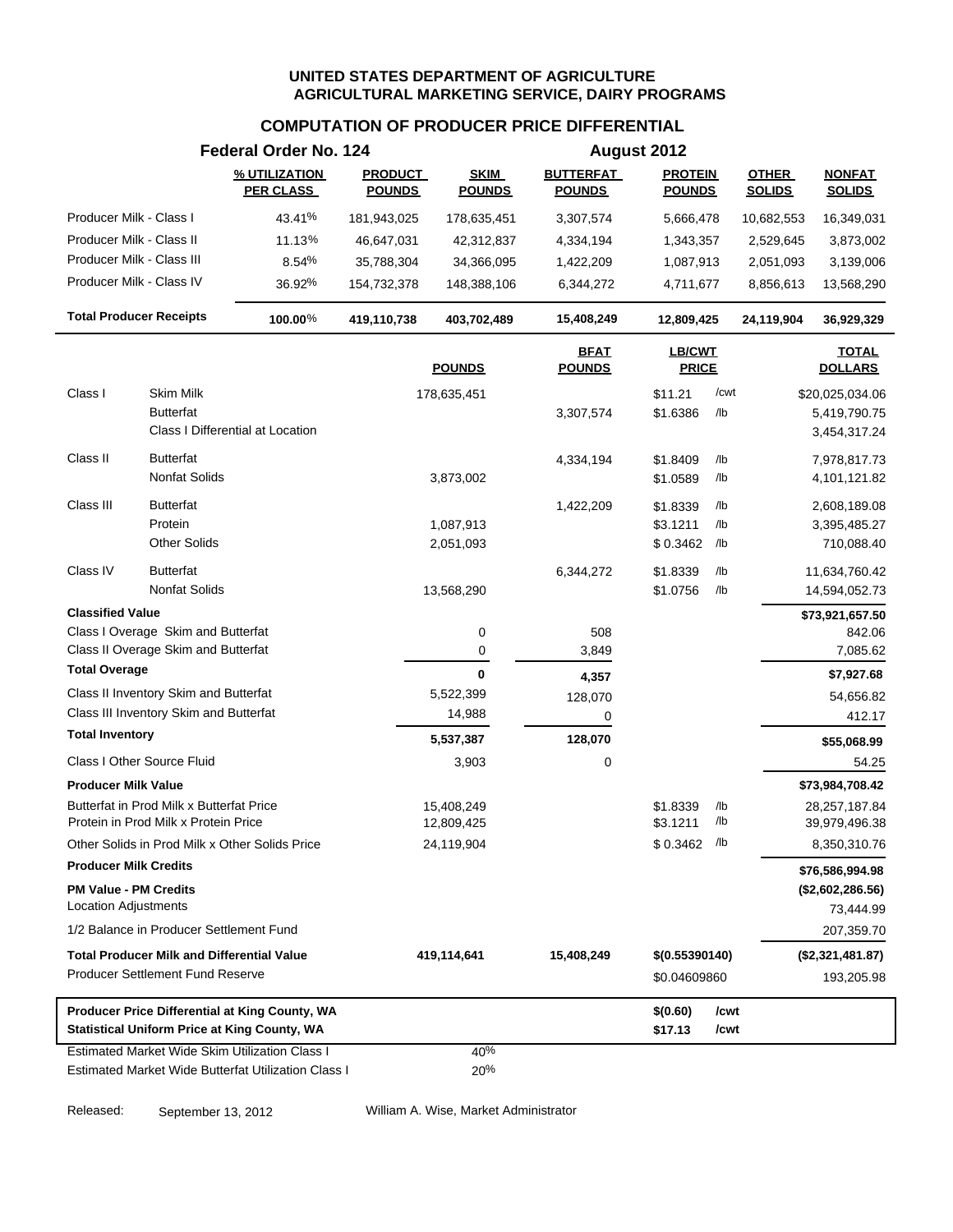### **COMPUTATION OF PRODUCER PRICE DIFFERENTIAL**

|                                                                                                       | Federal Order No. 124             |                                 |                              |                                   | September 2012                  |              |                               |                                |
|-------------------------------------------------------------------------------------------------------|-----------------------------------|---------------------------------|------------------------------|-----------------------------------|---------------------------------|--------------|-------------------------------|--------------------------------|
|                                                                                                       | % UTILIZATION<br><b>PER CLASS</b> | <b>PRODUCT</b><br><b>POUNDS</b> | <b>SKIM</b><br><b>POUNDS</b> | <b>BUTTERFAT</b><br><b>POUNDS</b> | <b>PROTEIN</b><br><b>POUNDS</b> |              | <b>OTHER</b><br><b>SOLIDS</b> | <b>NONFAT</b><br><b>SOLIDS</b> |
| Producer Milk - Class I                                                                               | 40.66%                            | 172,655,387                     | 169,519,888                  | 3,135,499                         | 5,536,509                       |              | 10,084,288                    | 15,620,797                     |
| Producer Milk - Class II                                                                              | 11.40%                            | 48,387,194                      | 44,508,054                   | 3,879,140                         | 1,454,322                       |              | 2,648,123                     | 4,102,445                      |
| Producer Milk - Class III                                                                             | 11.00%                            | 46,689,460                      | 44,784,583                   | 1,904,877                         | 1,467,634                       |              | 2,660,773                     | 4,128,407                      |
| Producer Milk - Class IV                                                                              | 36.94%                            | 156,866,299                     | 149,826,765                  | 7,039,534                         | 4,869,087                       |              | 8,899,053                     | 13,768,140                     |
| <b>Total Producer Receipts</b>                                                                        | 100.00%                           | 424,598,340                     | 408,639,290                  | 15,959,050                        | 13,327,552                      |              | 24,292,237                    | 37,619,789                     |
|                                                                                                       |                                   |                                 | <b>POUNDS</b>                | <b>BFAT</b><br><b>POUNDS</b>      | <b>LB/CWT</b><br><b>PRICE</b>   |              |                               | <b>TOTAL</b><br><b>DOLLARS</b> |
| Class I<br>Skim Milk                                                                                  |                                   |                                 | 169,519,888                  |                                   | \$11.57                         | /cwt         |                               | \$19,613,451.04                |
| <b>Butterfat</b><br>Class I Differential at Location                                                  |                                   |                                 |                              | 3,135,499                         | \$1.8361                        | /lb          |                               | 5,757,089.72<br>3,278,108.03   |
| Class II<br><b>Butterfat</b>                                                                          |                                   |                                 |                              | 3,879,140                         | \$2.0117                        | /lb          |                               | 7,803,665.95                   |
| Nonfat Solids                                                                                         |                                   |                                 | 4,102,445                    |                                   | \$1.1511                        | /lb          |                               | 4,722,324.43                   |
| Class III<br><b>Butterfat</b>                                                                         |                                   |                                 |                              | 1,904,877                         | \$2.0047                        | /lb          |                               | 3,818,706.93                   |
| Protein                                                                                               |                                   |                                 | 1,467,634                    |                                   | \$3.2521                        | /lb          |                               | 4,772,892.53                   |
| <b>Other Solids</b>                                                                                   |                                   |                                 | 2,660,773                    |                                   | \$0.3971                        | /lb          |                               | 1,056,592.97                   |
| Class IV<br><b>Butterfat</b>                                                                          |                                   |                                 |                              | 7,039,534                         | \$2.0047                        | /lb          |                               | 14,112,153.81                  |
| <b>Nonfat Solids</b>                                                                                  |                                   |                                 | 13,768,140                   |                                   | \$1.1969                        | /lb          |                               | 16,479,086.79                  |
| <b>Classified Value</b>                                                                               |                                   |                                 |                              |                                   |                                 |              |                               | \$81,414,072.20                |
| Class I Overage Skim and Butterfat                                                                    |                                   |                                 | 0                            | 256                               |                                 |              |                               | 474.90                         |
| Class IV Overage Skim and Butterfat                                                                   |                                   |                                 | 0                            | 2,491                             |                                 |              |                               | 4,993.71                       |
| <b>Total Overage</b>                                                                                  |                                   |                                 | 0                            | 2,747                             |                                 |              |                               | \$5,468.61                     |
| Class II Inventory Skim and Butterfat                                                                 |                                   |                                 | 386,741                      | 12,113                            |                                 |              |                               | 4,783.53                       |
| <b>Total Inventory</b>                                                                                |                                   |                                 | 386,741                      | 12,113                            |                                 |              |                               | \$4,783.53                     |
| Class I Other Source Fluid                                                                            |                                   |                                 | 5,503                        | 0                                 |                                 |              |                               | 57.78                          |
| <b>Producer Milk Value</b>                                                                            |                                   |                                 |                              |                                   |                                 |              |                               | \$81,424,382.12                |
| Butterfat in Prod Milk x Butterfat Price<br>Protein in Prod Milk x Protein Price                      |                                   |                                 | 15,959,050                   |                                   | \$2.0047                        | /lb<br>/lb   |                               | 31,993,107.53                  |
| Other Solids in Prod Milk x Other Solids Price                                                        |                                   |                                 | 13,327,552<br>24,292,237     |                                   | \$3.2521<br>\$0.3971            | /lb          |                               | 43,342,531.85<br>9,646,447.32  |
| <b>Producer Milk Credits</b>                                                                          |                                   |                                 |                              |                                   |                                 |              |                               | \$84,982,086.70                |
| <b>PM Value - PM Credits</b>                                                                          |                                   |                                 |                              |                                   |                                 |              |                               | (\$3,557,704.58)               |
| <b>Location Adjustments</b>                                                                           |                                   |                                 |                              |                                   |                                 |              |                               | 74,352.44                      |
| 1/2 Balance in Producer Settlement Fund                                                               |                                   |                                 |                              |                                   |                                 |              |                               | 130,000.00                     |
| <b>Total Producer Milk and Differential Value</b>                                                     |                                   |                                 | 424,603,843                  | 15,959,050                        | \$(0.78976020)                  |              |                               | (\$3,353,352.14)               |
| <b>Producer Settlement Fund Reserve</b>                                                               |                                   |                                 |                              |                                   | \$0.04023980                    |              |                               | 170,859.74                     |
| Producer Price Differential at King County, WA<br><b>Statistical Uniform Price at King County, WA</b> |                                   |                                 |                              |                                   | \$(0.83)<br>\$18.17             | /cwt<br>/cwt |                               |                                |
| Estimated Market Wide Skim Utilization Class I                                                        |                                   |                                 | 44%                          |                                   |                                 |              |                               |                                |
| Estimated Market Wide Butterfat Utilization Class I                                                   |                                   |                                 | 21%                          |                                   |                                 |              |                               |                                |

Released: October 12, 2012 William A. Wise, Market Administrator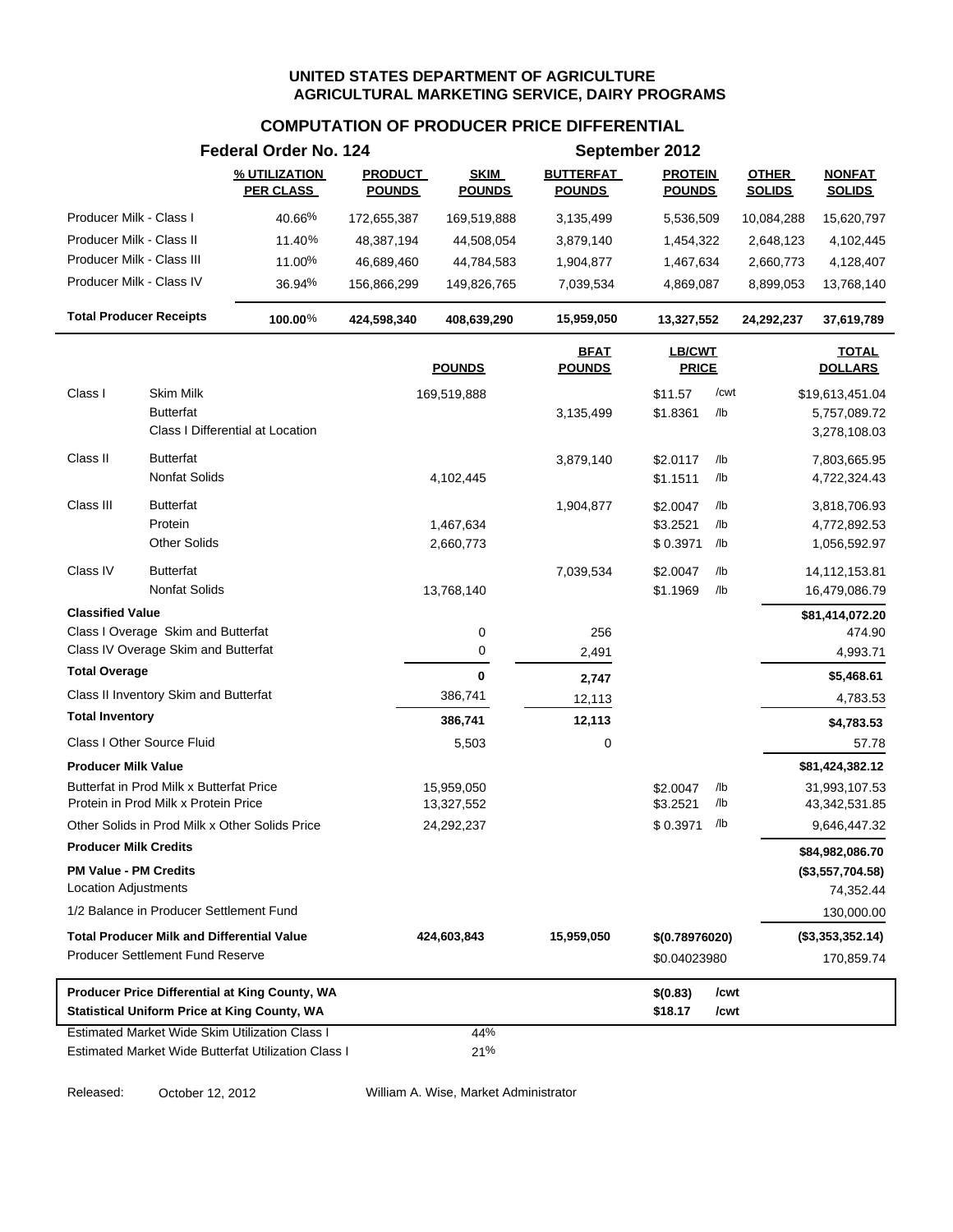# **COMPUTATION OF PRODUCER PRICE DIFFERENTIAL**

|                                                      |                                                                                       | Federal Order No. 124                                                                                 |                                 |                              |                                   | October 2012                    |              |                               |                                |
|------------------------------------------------------|---------------------------------------------------------------------------------------|-------------------------------------------------------------------------------------------------------|---------------------------------|------------------------------|-----------------------------------|---------------------------------|--------------|-------------------------------|--------------------------------|
|                                                      |                                                                                       | % UTILIZATION<br><b>PER CLASS</b>                                                                     | <b>PRODUCT</b><br><b>POUNDS</b> | <b>SKIM</b><br><b>POUNDS</b> | <b>BUTTERFAT</b><br><b>POUNDS</b> | <b>PROTEIN</b><br><b>POUNDS</b> |              | <b>OTHER</b><br><b>SOLIDS</b> | <b>NONFAT</b><br><b>SOLIDS</b> |
| Producer Milk - Class I                              |                                                                                       | 45.64 %                                                                                               | 192,398,161                     | 188,843,747                  | 3,554,414                         | 6,363,566                       |              | 11,227,029                    | 17,590,595                     |
| Producer Milk - Class II                             |                                                                                       | 11.46 %                                                                                               | 48,329,885                      | 44,250,609                   | 4,079,276                         | 1,489,847                       |              | 2,631,506                     | 4,121,353                      |
| Producer Milk - Class III                            |                                                                                       | 8.94 %                                                                                                | 37,705,908                      | 36,085,304                   | 1,620,604                         | 1,230,521                       |              | 2,138,696                     | 3,369,217                      |
| Producer Milk - Class IV                             |                                                                                       | 33.96 %                                                                                               | 143, 121, 147                   | 136,062,891                  | 7,058,256                         | 4,546,891                       |              | 8,071,983                     | 12,618,874                     |
| <b>Total Producer Receipts</b>                       |                                                                                       | 100.00 %                                                                                              | 421,555,101                     | 405,242,551                  | 16,312,550                        | 13,630,825                      |              | 24,069,214                    | 37,700,039                     |
|                                                      |                                                                                       |                                                                                                       |                                 | <b>POUNDS</b>                | <u>BFAT</u><br><b>POUNDS</b>      | <b>LB/CWT</b><br><b>PRICE</b>   |              |                               | <b>TOTAL</b><br><b>DOLLARS</b> |
| Class I                                              | <b>Skim Milk</b>                                                                      |                                                                                                       |                                 | 188,843,747                  |                                   | \$12.31                         | /cwt         |                               | \$23,246,665.25                |
|                                                      | <b>Butterfat</b>                                                                      |                                                                                                       |                                 |                              | 3,554,414                         | \$2.0008                        | /lb          |                               | 7,111,671.54                   |
|                                                      |                                                                                       | Class I Differential at Location                                                                      |                                 |                              |                                   |                                 |              |                               | 3,652,877.70                   |
| Class II                                             | <b>Butterfat</b>                                                                      |                                                                                                       |                                 |                              | 4,079,276                         | \$2.1206                        | /lb          |                               | 8,650,512.69                   |
|                                                      | Nonfat Solids                                                                         |                                                                                                       |                                 | 4,121,353                    |                                   | \$1.2689                        | /lb          |                               | 5,229,584.82                   |
| Class III                                            | <b>Butterfat</b>                                                                      |                                                                                                       |                                 |                              | 1,620,604                         | \$2.1136                        | /lb          |                               | 3,425,308.60                   |
|                                                      | Protein                                                                               |                                                                                                       |                                 | 1,230,521                    |                                   | \$3.7278                        | /lb          |                               | 4,587,136.18                   |
|                                                      | <b>Other Solids</b>                                                                   |                                                                                                       |                                 | 2,138,696                    |                                   | \$0.4340                        | /lb          |                               | 928,194.06                     |
| Class IV                                             | <b>Butterfat</b>                                                                      |                                                                                                       |                                 |                              | 7,058,256                         | \$2.1136                        | /lb          |                               | 14,918,329.89                  |
|                                                      | <b>Nonfat Solids</b>                                                                  |                                                                                                       |                                 | 12,618,874                   |                                   | \$1.2828                        | /lb          |                               | 16, 187, 491.56                |
| <b>Classified Value</b>                              |                                                                                       |                                                                                                       |                                 |                              |                                   |                                 |              |                               | \$87,937,772.29                |
|                                                      | Class I Overage Skim and Butterfat                                                    |                                                                                                       |                                 | 512                          | 0                                 |                                 |              |                               | 72.76                          |
|                                                      | Class IV Overage Skim and Butterfat                                                   |                                                                                                       |                                 | 51,892                       | 6,671                             |                                 |              |                               | 20,093.36                      |
| <b>Total Overage</b>                                 |                                                                                       |                                                                                                       |                                 | 52,404                       | 6,671                             |                                 |              |                               | \$20,166.12                    |
|                                                      | Class II Inventory Skim and Butterfat                                                 |                                                                                                       |                                 | 3,021,681                    | 68,132                            |                                 |              |                               | 27,537.43                      |
| <b>Total Inventory</b>                               | Class III Inventory Skim and Butterfat                                                |                                                                                                       |                                 | 522,613                      | 0                                 |                                 |              |                               | 17,507.54                      |
|                                                      |                                                                                       |                                                                                                       |                                 | 3,544,294                    | 68,132                            |                                 |              |                               | \$45,044.97                    |
|                                                      | Class I Other Source Fluid                                                            |                                                                                                       |                                 | 7,936                        | 0                                 |                                 |              |                               | 7.14                           |
| <b>Producer Milk Value</b>                           |                                                                                       |                                                                                                       |                                 |                              |                                   |                                 |              |                               | \$88,002,990.52                |
|                                                      | Butterfat in Prod Milk x Butterfat Price<br>Protein in Prod Milk x Protein Price      |                                                                                                       |                                 | 16,312,550<br>13,630,825     |                                   | \$2.1136<br>\$3.7278            | /lb<br>/lb   |                               | 34,478,205.68<br>50,812,989.42 |
|                                                      |                                                                                       | Other Solids in Prod Milk x Other Solids Price                                                        |                                 | 24,069,214                   |                                   | $$0.4340$ /lb                   |              |                               | 10,446,038.87                  |
| <b>Producer Milk Credits</b>                         |                                                                                       |                                                                                                       |                                 |                              |                                   |                                 |              |                               | \$95,737,233.97                |
| <b>PM Value - PM Credits</b><br>Location Adjustments |                                                                                       |                                                                                                       |                                 |                              |                                   |                                 |              |                               | (\$7,734,243.45)<br>59,199.77  |
|                                                      | 1/2 Balance in Producer Settlement Fund                                               |                                                                                                       |                                 |                              |                                   |                                 |              |                               | 115,491.86                     |
|                                                      |                                                                                       |                                                                                                       |                                 |                              |                                   |                                 |              |                               |                                |
|                                                      | <b>Total Producer Milk and Differential Value</b><br>Producer Settlement Fund Reserve |                                                                                                       |                                 | 421,563,037                  | 16,312,550                        | \$(1.79321979)                  |              |                               | (\$7,559,551.82)               |
|                                                      |                                                                                       |                                                                                                       |                                 |                              |                                   | \$0.04678021                    |              |                               | 197,208.07                     |
|                                                      |                                                                                       | Producer Price Differential at King County, WA<br><b>Statistical Uniform Price at King County, WA</b> |                                 |                              |                                   | \$(1.84)<br>\$19.18             | /cwt<br>/cwt |                               |                                |
|                                                      |                                                                                       | Estimated Market Wide Skim Utilization Class I                                                        |                                 | 41 %                         |                                   |                                 |              |                               |                                |
|                                                      |                                                                                       | Estimated Market Wide Butterfat Utilization Class I                                                   |                                 | 20 %                         |                                   |                                 |              |                               |                                |

Released: November 14, 2012 William A. Wise, Market Administrator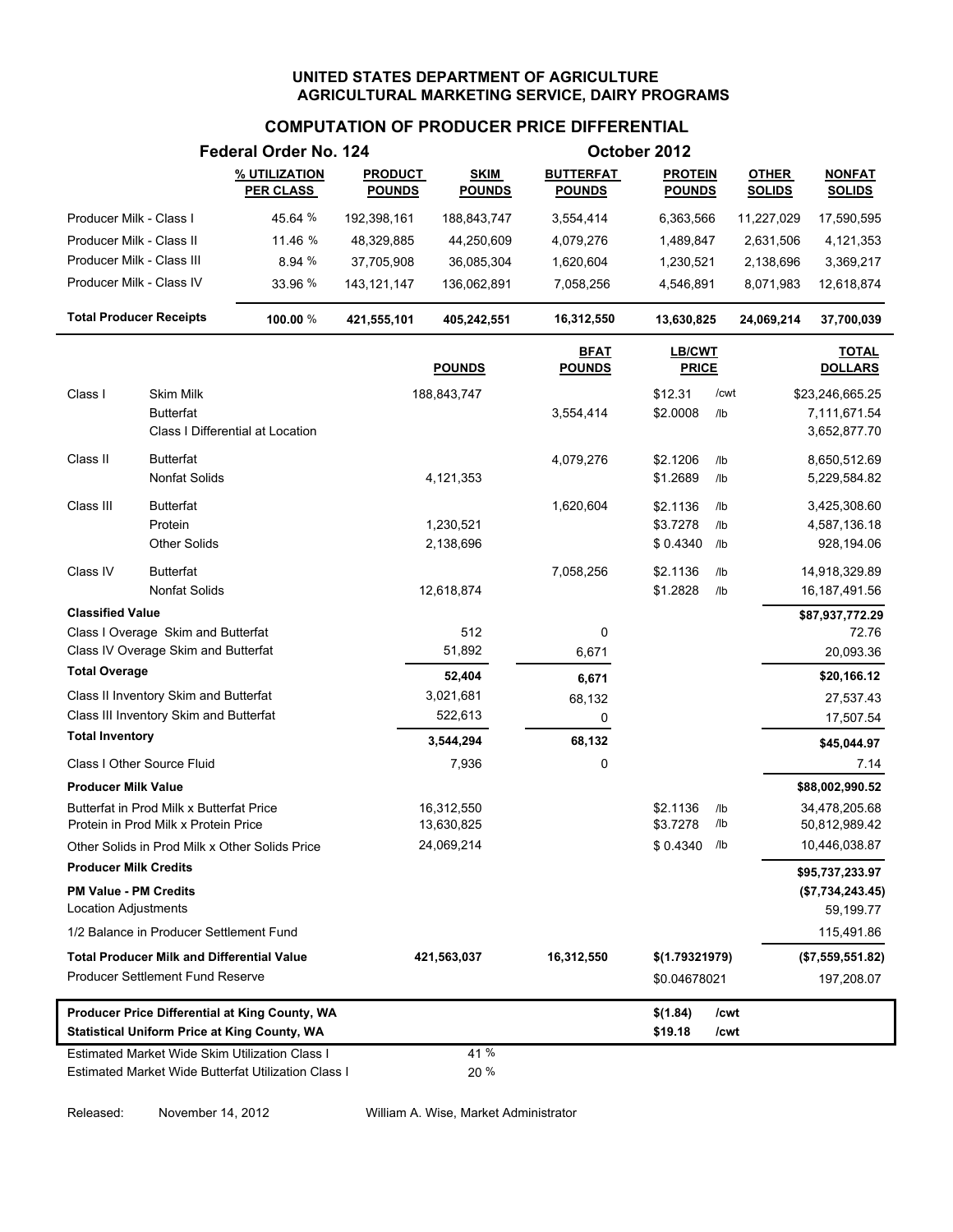## **COMPUTATION OF PRODUCER PRICE DIFFERENTIAL**

|                                |                                                                                  | Federal Order No. 124                                                                                 |                                 |                              |                                   | November 2012                   |                 |                               |                                |
|--------------------------------|----------------------------------------------------------------------------------|-------------------------------------------------------------------------------------------------------|---------------------------------|------------------------------|-----------------------------------|---------------------------------|-----------------|-------------------------------|--------------------------------|
|                                |                                                                                  | % UTILIZATION<br><b>PER CLASS</b>                                                                     | <b>PRODUCT</b><br><b>POUNDS</b> | <b>SKIM</b><br><b>POUNDS</b> | <b>BUTTERFAT</b><br><b>POUNDS</b> | <b>PROTEIN</b><br><b>POUNDS</b> |                 | <b>OTHER</b><br><b>SOLIDS</b> | <b>NONFAT</b><br><b>SOLIDS</b> |
| Producer Milk - Class I        |                                                                                  | 45.10 %                                                                                               | 187, 166, 727                   | 183,544,737                  | 3,621,990                         | 6,191,451                       |                 | 10,905,467                    | 17,096,918                     |
| Producer Milk - Class II       |                                                                                  | 7.86 %                                                                                                | 32,610,582                      | 29,004,566                   | 3,606,016                         | 977,259                         |                 | 1,723,636                     | 2,700,895                      |
| Producer Milk - Class III      |                                                                                  | 10.90 %                                                                                               | 45,236,727                      | 43,438,061                   | 1,798,666                         | 1,476,470                       |                 | 2,579,299                     | 4,055,769                      |
| Producer Milk - Class IV       |                                                                                  | 36.14 %                                                                                               | 149,958,689                     | 142,739,429                  | 7,219,260                         | 4,756,795                       |                 | 8,474,104                     | 13,230,899                     |
| <b>Total Producer Receipts</b> |                                                                                  | 100.00 %                                                                                              | 414,972,725                     | 398,726,793                  | 16,245,932                        | 13,401,975                      |                 | 23,682,506                    | 37,084,481                     |
|                                |                                                                                  |                                                                                                       |                                 | <b>POUNDS</b>                | <b>BFAT</b><br><b>POUNDS</b>      | LB/CWT<br><b>PRICE</b>          |                 |                               | <b>TOTAL</b><br><b>DOLLARS</b> |
| Class I                        | Skim Milk                                                                        |                                                                                                       |                                 | 183,544,737                  |                                   | \$13.77                         | /cwt            |                               | \$25,274,110.31                |
|                                | <b>Butterfat</b>                                                                 | Class I Differential at Location                                                                      |                                 |                              | 3,621,990                         | \$2.1171                        | /lb             |                               | 7,668,115.04<br>3,553,534.71   |
| Class II                       | <b>Butterfat</b>                                                                 |                                                                                                       |                                 |                              | 3,606,016                         | \$2.0288                        | /lb             |                               | 7,315,885.25                   |
|                                | <b>Nonfat Solids</b>                                                             |                                                                                                       |                                 | 2,700,895                    |                                   | \$1.3478                        | /lb             |                               | 3,640,266.30                   |
| Class III                      | <b>Butterfat</b>                                                                 |                                                                                                       |                                 |                              | 1,798,666                         | \$2.0218                        | I <sub>1</sub>  |                               | 3,636,542.92                   |
|                                | Protein                                                                          |                                                                                                       |                                 | 1,476,470                    |                                   | \$3.7172                        | /lb             |                               | 5,488,334.28                   |
|                                | <b>Other Solids</b>                                                              |                                                                                                       |                                 | 2,579,299                    |                                   | \$0.4624                        | /lb             |                               | 1,192,667.87                   |
| Class IV                       | <b>Butterfat</b>                                                                 |                                                                                                       |                                 |                              | 7,219,260                         | \$2.0218                        | /1 <sub>b</sub> |                               | 14,595,899.87                  |
|                                | <b>Nonfat Solids</b>                                                             |                                                                                                       |                                 | 13,230,899                   |                                   | \$1.3330                        | $/$ lb          |                               | 17,636,788.37                  |
| <b>Classified Value</b>        |                                                                                  |                                                                                                       |                                 |                              |                                   |                                 |                 |                               | \$90,002,144.92                |
|                                | Class I Overage Skim and Butterfat                                               |                                                                                                       |                                 | 0                            | 722                               |                                 |                 |                               | 1,542.27                       |
|                                | Class IV Overage Skim and Butterfat                                              |                                                                                                       |                                 | 0                            | 12,139                            |                                 |                 |                               | 24,542.63                      |
| <b>Total Overage</b>           |                                                                                  |                                                                                                       |                                 | $\mathbf{0}$                 | 12,861                            |                                 |                 |                               | \$26,084.90                    |
|                                | Class II Inventory Skim and Butterfat                                            |                                                                                                       |                                 | 3,563,682                    | 135,351                           |                                 |                 |                               | 9,191.60                       |
| <b>Total Inventory</b>         |                                                                                  |                                                                                                       |                                 | 3,563,682                    | 135,351                           |                                 |                 |                               | \$9,191.60                     |
|                                | Class I Other Source Fluid                                                       |                                                                                                       |                                 | 6,578                        | 0                                 |                                 |                 |                               | 93.41                          |
| <b>Producer Milk Value</b>     |                                                                                  |                                                                                                       |                                 |                              |                                   |                                 |                 |                               | \$90,037,514.83                |
|                                | Butterfat in Prod Milk x Butterfat Price<br>Protein in Prod Milk x Protein Price |                                                                                                       |                                 | 16,245,932<br>13,401,975     |                                   | \$2.0218<br>\$3.7172            | /lb<br>/lb      |                               | 32,846,025.32<br>49,817,821.47 |
|                                |                                                                                  | Other Solids in Prod Milk x Other Solids Price                                                        |                                 | 23,682,506                   |                                   | \$0.4624                        | /lb             |                               | 10,950,790.79                  |
| <b>Producer Milk Credits</b>   |                                                                                  |                                                                                                       |                                 |                              |                                   |                                 |                 |                               | \$93,614,637.58                |
| <b>PM Value - PM Credits</b>   |                                                                                  |                                                                                                       |                                 |                              |                                   |                                 |                 |                               | (\$3,577,122.75)               |
| <b>Location Adjustments</b>    |                                                                                  |                                                                                                       |                                 |                              |                                   |                                 |                 |                               | 74,377.35                      |
|                                | 1/2 Balance in Producer Settlement Fund                                          |                                                                                                       |                                 |                              |                                   |                                 |                 |                               | 152,772.29                     |
|                                | <b>Total Producer Milk and Differential Value</b>                                |                                                                                                       |                                 | 414,979,303                  | 16,245,932                        | \$(0.80726270)                  |                 |                               | (\$3,349,973.11)               |
|                                | <b>Producer Settlement Fund Reserve</b>                                          |                                                                                                       |                                 |                              |                                   | \$0.04273730                    |                 |                               | 177,350.95                     |
|                                |                                                                                  | Producer Price Differential at King County, WA<br><b>Statistical Uniform Price at King County, WA</b> |                                 |                              |                                   | \$(0.85)<br>\$19.98             | /cwt<br>/cwt    |                               |                                |
|                                |                                                                                  | Estimated Market Wide Skim Utilization Class I                                                        |                                 | 47 %                         |                                   |                                 |                 |                               |                                |
|                                |                                                                                  | Estimated Market Wide Butterfat Utilization Class I                                                   |                                 | 22 %                         |                                   |                                 |                 |                               |                                |

Released: December 12, 2012 William A. Wise, Market Administrator